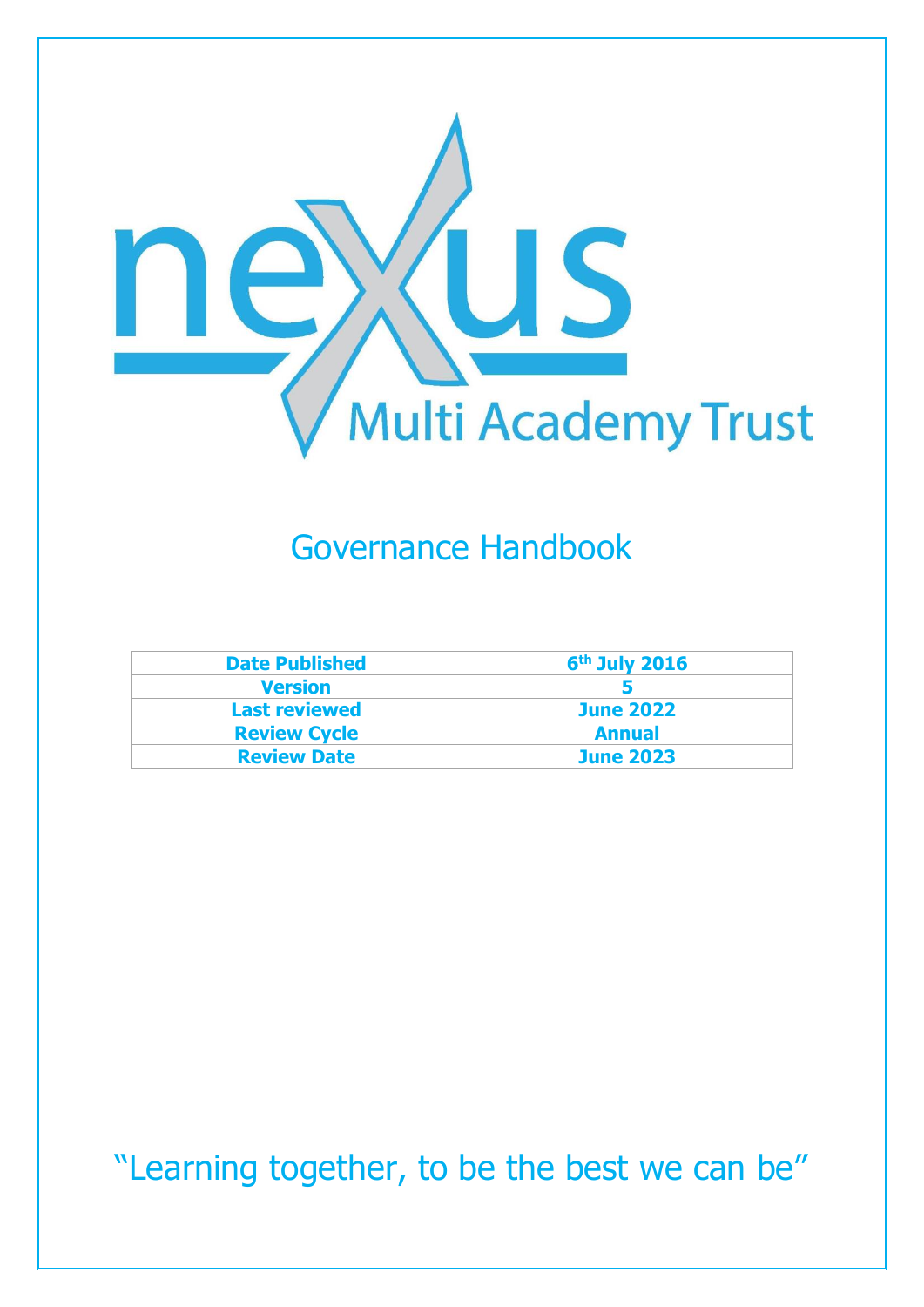

### Welcome

At Nexus MAT, our vision is that we are all: **"Learning together, to be the best we can be"**

As a Trust, we have agreed the following mission statement:

- **Our learners and their families are at the centre of what we do**;
- **Our employees and partners are passionate about being the best that they can be**;
- **Our Trust is relentlessly focused on improvement**;

We value the contribution made by all our children and their families; every employee of the Trust; governors; our external partners, including local and national government; and anyone else who shares our values and vision.

Members, Directors and local governors are the guardians of the Trust's moral purpose; they act as a critical friend to our academies and hold the executive to account at all times.

The generosity of spirit every Member, Director and local governor exhibits by taking on the role can never be underestimated.

Anybody willing to give up their time to engage in school governance is making a conscious decision to selflessly assume responsibility without any payback. There are no salaries or bonuses on offer. Just the expectation that time and energy is expended by these individuals to ensure that the statutory and moral duties on this Multi Academy Trust are realised efficiently and effectively. That's some ask for any volunteer, and as such, we realise that the least we can offer is guidance and support for anyone involved in a governance role in our Trust.

This handbook is intended to outline our governance structures and the key roles and responsibilities at all levels of governance. It should be read in conjunction with the Trust's Scheme of Delegation.

Thank you for taking the time to engage in a governance role, and for your contribution to our work. At its best, governance is relentlessly accountable and energetically enabling. Together, managers and governors can model the very best that leadership has to offer.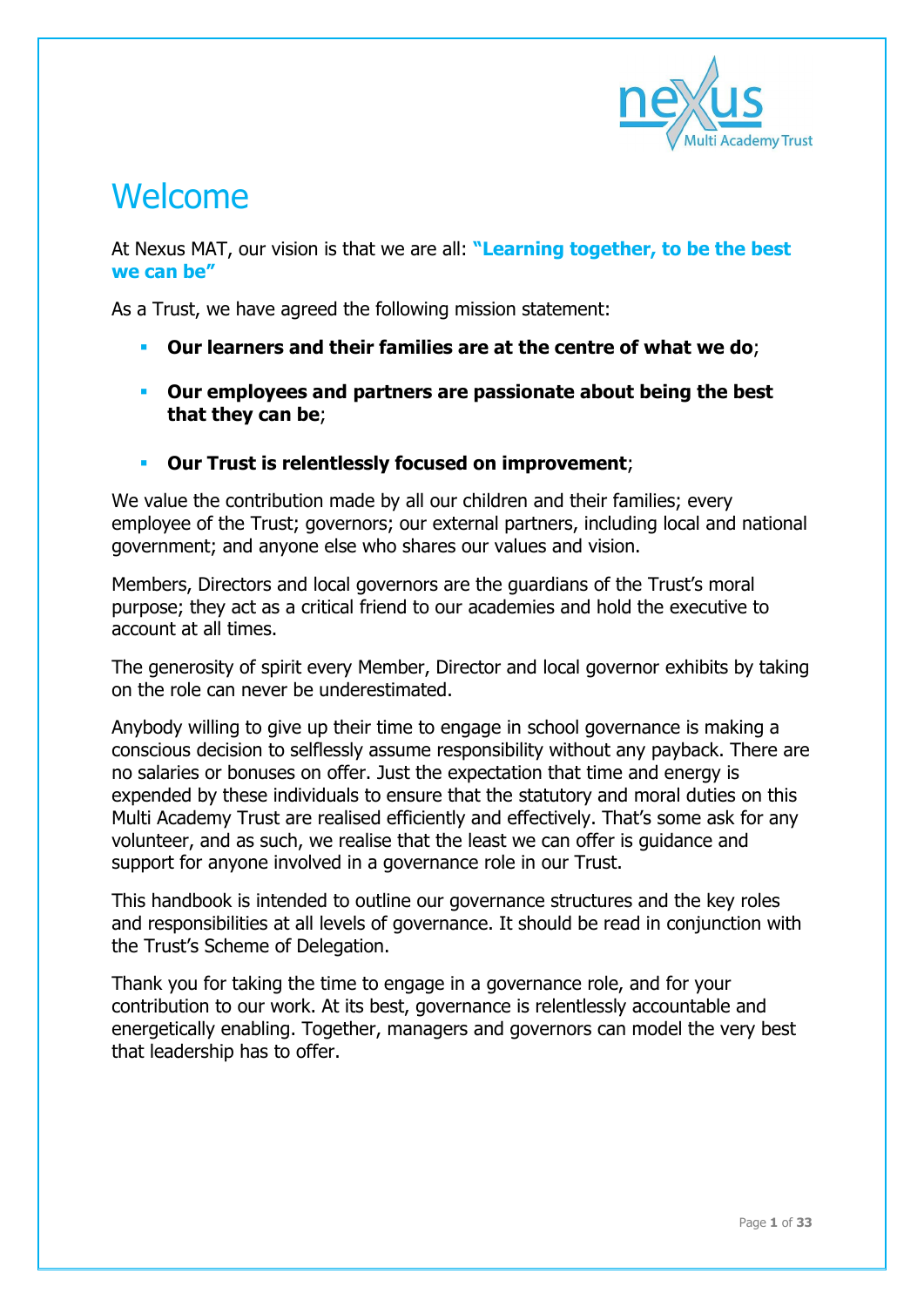

## 1. Nexus Multi Academy Trust Governance Philosophy

- 1.1.Nexus Multi Academy Trust (referred to as "Nexus "MAT" or "the Trust") believes that the closer decision makers are to the children, young people and families they serve, the greater the potential to get it right. That's why constituent academies have Local Governing Bodies or Academy Councils ("local governance") with delegated responsibilities to make decisions alongside senior leadership teams
- 1.2.The Department for Education Governance Handbook uses the term "Local Governing **Board**" though we use the term "Local Governing **Body**" so that we don't have more than one Board. Each Local Governing Body (LGB) and/or Academy Council is - in essence – a subcommittee of - and accountable - to the MAT Board of Directors via thee Chief Executive Officer. The powers delegated to an LGB and Academy Councils are outlined in the Trust Scheme of Delegation. LGBs and Academy Councils have no legal status as a governance board/body: The Trust Board of Directors is the legal governance board for all Nexus academies.
- 1.3.Where LGBs are constituted to provide oversight, detailed scrutiny and capture community voice, Academy Councils are constituted to provide oversight and capture community voice, with the "detailed scrutiny" remit held instead by the CEO and facilitated by the central Trust team. Whilst there is no hard or fast rule for when a school has an LGB or an Academy Council, the former are typically in place when a schools has converted from being a Local Authority maintained school and has an established, effective group of governors in place who are accustomed – and competent – to provide detailed scrutiny of a Headteacher's management of a school.
- 1.4.All individuals with governance responsibilities are required to conduct themselves in accordance with the [seven principles of public life](https://www.gov.uk/government/publications/the-7-principles-of-public-life/the-7-principles-of-public-life--2) (selflessness; integrity; objectivity; accountability; openness; honesty; and leadership) and adhere to the Governor Code of Conduct, which is included in this handbook. Additionally, Governors have to adhere to the DfE's [Governance Competency Framework.](https://www.gov.uk/government/uploads/system/uploads/attachment_data/file/583733/Competency_framework_for_governance_.pdf) This details that governors must be:
	- 1.4.1. **Confident** Of an independent mind, able to lead and contribute to courageous conversations, to express their opinion and to play an active role on the board.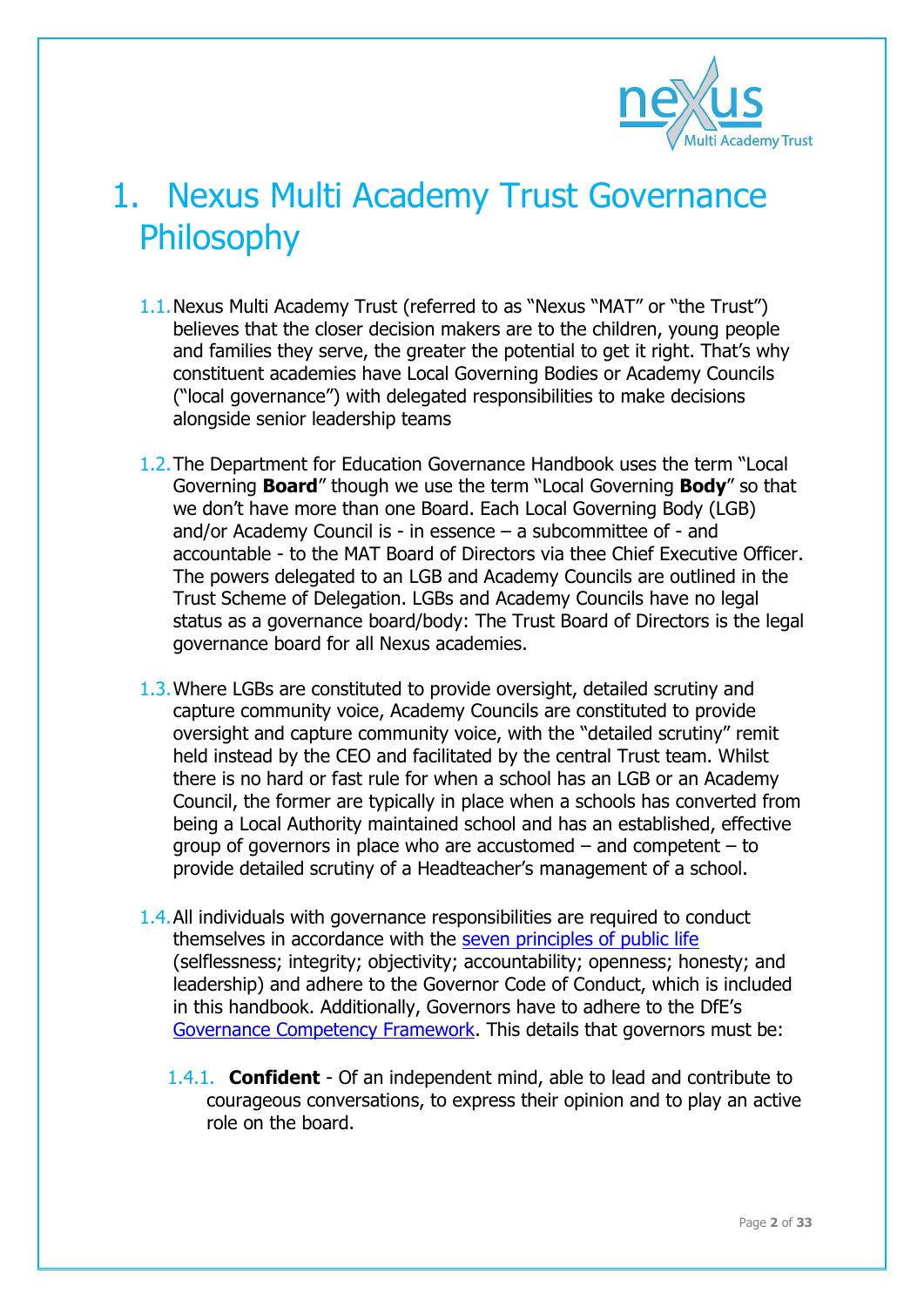

- 1.4.2. **Curious** Possessing an enquiring mind and an analytical approach and understanding the value of meaningful questioning.
- 1.4.3. **Challenging** Providing appropriate challenge to the status quo, not taking information or data at face value and always driving for improvement.
- 1.4.4. **Collaborative** Prepared to listen to and work in partnership with others and understanding the importance of building strong working relationships within the board and with executive leaders, staff, parents and carers, pupils/students, the local community and employers.
- 1.4.5. **Critical** Understanding the value of critical friendship which enables both challenge and support, and self-reflective, pursing learning and development opportunities to improve their own and whole board effectiveness.
- 1.4.6. **Creative** Able to challenge conventional wisdom and be openminded about new approaches to problem-solving; recognising the value of innovation and creative thinking to organisational development and success.
- 1.5.The Governance Competency Framework also details the 6 domains of competency for governors, as follows: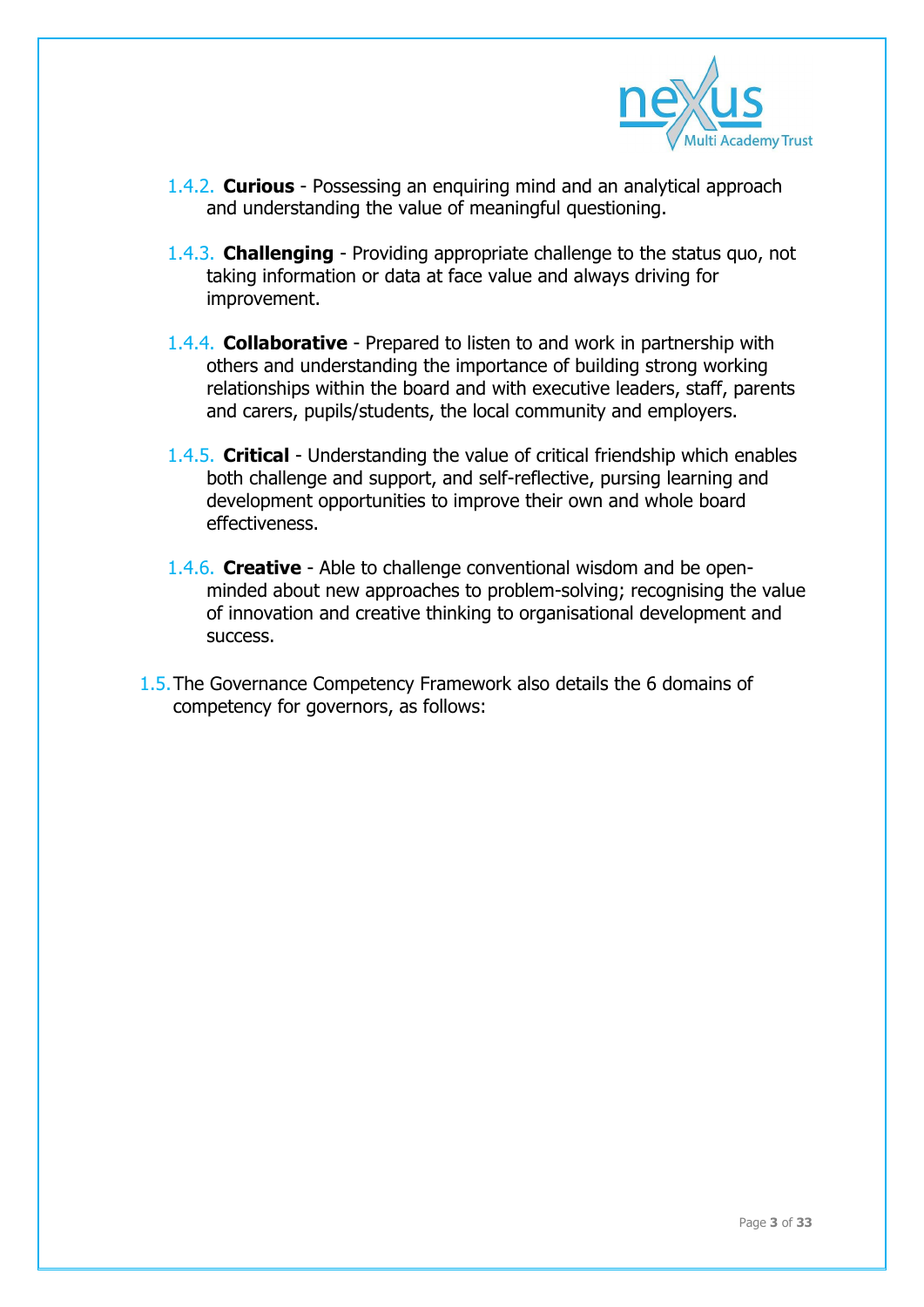

#### 1. Strategic leadership

1a. Setting direction 1b. Culture, values and ethos 1c. Decision-making 1d. Collaborative working with stakeholders and partners 1e. Risk management

**Principles and** personal attributes

#### 6. Evaluation

6a. Managing self-review and<br>personal skills 6b. Managing and developing<br>the board's effectiveness

#### 2. Accountability

- 2a. Educational improvement 2b. Rigorous analysis of data
- 2c. Financial frameworks and accountability
- 2d. Financial management and monitoring
- 2e. Staffing and performance management
- 2f. External accountability

5. Compliance 5a. Statutory and contractual requirements

3. People

3a. Building an effective team

#### 4. Structures

4a. Roles and responsibilities

# 2. What is a Multi Academy Trust

2.1. Schools which convert to Academies are run by companies limited by guarantee called 'Academy Trusts', rather than by Local Authorities. Where more than one school is part of an Academy "family", this is termed a Multi Academy Trust, or MAT for short. Like any other company, the MAT is registered with Companies House. However, unlike private companies a MAT is also an exempt charity, which means that is not registered with the Charity Commission but must abide by charitable law and therefore can make no profit. All MATs mist also adhere to HM Treasury's guidance on [use of public](https://www.gov.uk/government/publications/managing-public-money)  [money.](https://www.gov.uk/government/publications/managing-public-money)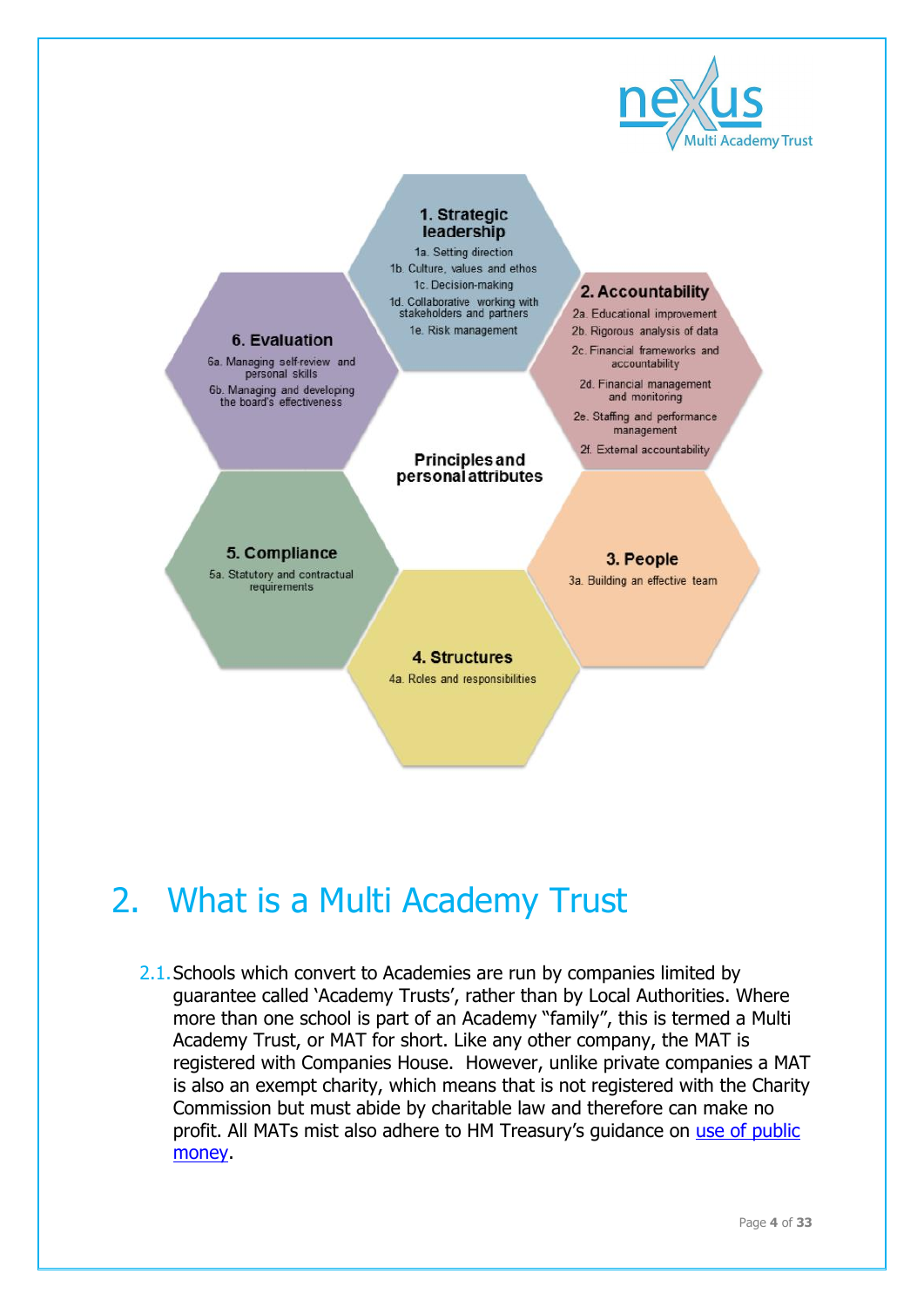

- 2.2.The Nexus Multi Academy Trust company number is **10075893**, and its registered office is Maltby Hilltop School, Larch Road, Maltby, Rotherham, S. Yorks, England, S66 8AZ.
- 2.3. At the point a school converts to academy status, it closes and reopens as a new entity.
- 2.4. When a school joins a MAT, all employees transfer over to the employment of the Trust (not the individual school), with every constituent school in a Trust being is own legal setting with a Unique Reference Number. In a similar way to local authorities having responsibility for LA maintained schools, the MAT is the parent employer for all employees in any schools which are part of a MAT, and is ultimately accountable for the performance of each academy.
- 2.5. It is a statutory requirement for all MATs must have a named accounting officer, who is the responsible executive officer for the running of the Trust and all constituent schools/academies. This individual is personally accountable to the Government for the management of the Trust and the use of public money. The accounting officer role is usually called either Executive Headteacher/Principal or Chief Executive Officer. In this Trust, it is Chief Executive Officer (CEO).
- 2.6.Like all companies, the MAT has Articles of Association ('Articles') which are the rules that govern the running of the company. The Articles set out the Objects (or purpose) of the company. All MATs have at least one Object, which is:

#### **To advance for the public benefit education in the United Kingdom by establishing, maintaining, carrying on, managing and developing a school(s) which shall offer a broad and balanced curriculum.**

- 2.7.The MAT must use its resources exclusively in pursuance of its Objects. Where the CEO feels this isn't happening, they have a personal responsibility to inform the Education & Skills Funding Agency (ESFA), which is the Government body responsible for funding academies.
- 2.8.The **Master Funding Agreement** is the contract between the MAT and the Secretary of State for Education for the running of the academies. It sets out the principles for how the MAT is funded and, in return, the responsibilities and obligations required of the MAT. Each constituent academy of a MAT will also have a Supplemental Funding Agreement, which details the funding that academy will receive from the MAT.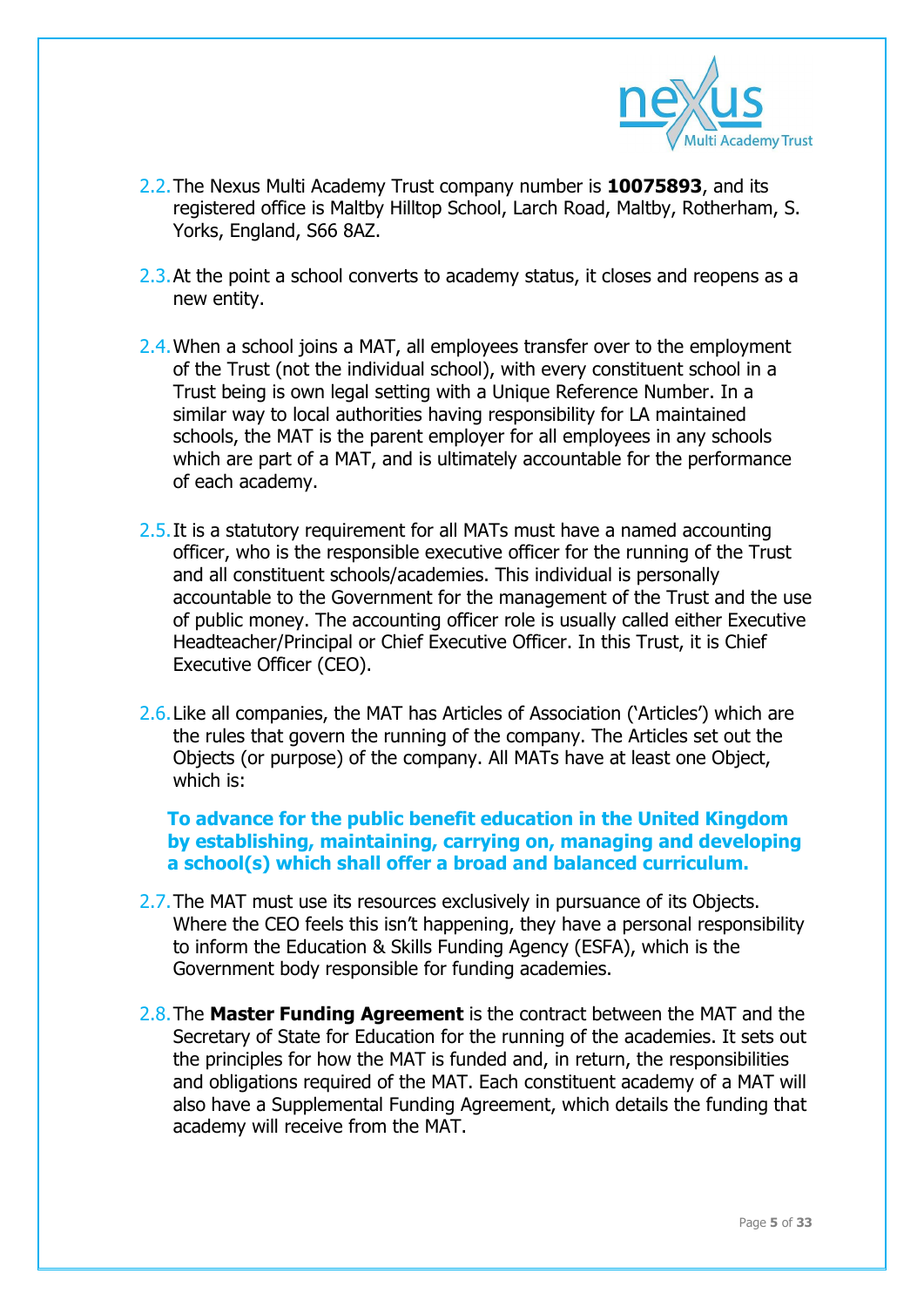

## 3. The Nexus MAT Governance Structure

3.1. The Trust is required to have a model of governance that complies with the Department for Education requirements. There are 3 tiers of governance in the Trust, as follows:



#### 3.2.**Who are the Members?**

- 3.2.1. Members are the equivalent of shareholders in a company limited by shares. They are the 'guarantors' of the company and promise to pay £10 towards the debts of the company in the event that the MAT is wound up.
- 3.2.2. The members of the MAT have a different status from the trustees/directors. The members are the subscribers to the trust's memorandum of association, as are any other individuals permitted to become members under its articles of association. Members have an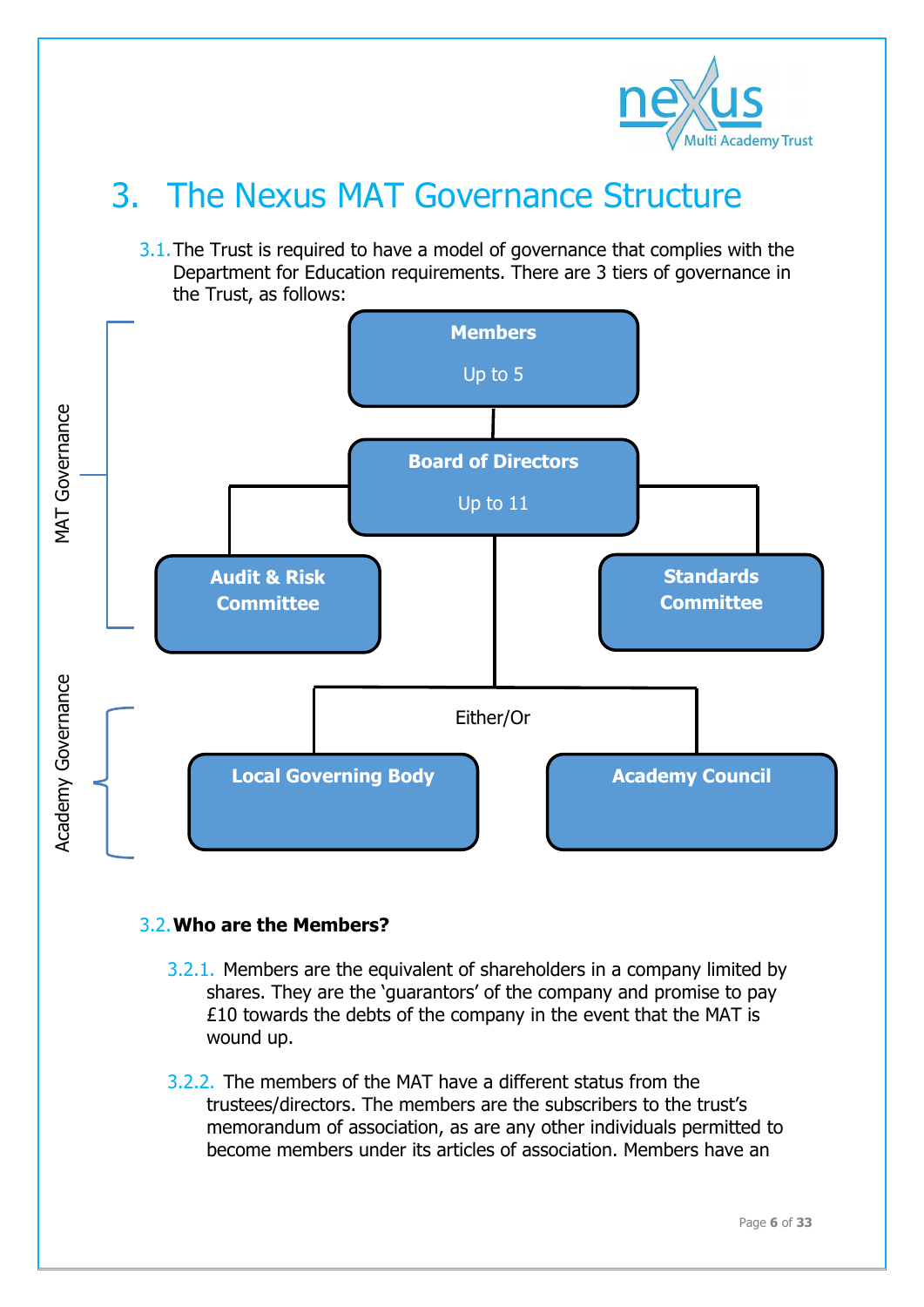

overview of the governance arrangements of the trust and have the power to appoint trustees and remove these trustees.

- 3.2.3. Members can amend the articles and may do so to support stronger governance arrangements. This will require legal advice and support.
- 3.2.4. Members have limited but important powers under the Articles. These include the right to:
	- **Wind up the Academy Trust:**
	- amend the Articles;
	- change the name of the company;
	- **appoint other Members and:**
	- **appoint and remove one or more Trustees/Directors.**
- 3.2.5. However, Members should not interfere with the day to day operation of the Trust or approach Trustees/Directors or the Headteacher on an individual basis in their role as a Member outside of formal meeting settings.
- 3.2.6. As per our Articles, the Nexus MAT must have at least five Members, one of whom must always be the Chair of the Directors/Trustees. Members typically meet up to 2 times per year. There is a member role description in the appendices of this handbook.
- 3.2.7. Members must meet at least once every financial year, at the Trust Annual General Meeting (AGM). The Trust must specify the meeting as such in the notices calling it; and not more than fifteen months shall elapse between the date of one Annual General Meeting of the Trust and that of the next.
- 3.2.8. The Annual General Meeting shall be held at such time and place as the Trustees/Directors shall appoint.
- 3.2.9. Annual General Meetings must be called by at least fourteen clear days' notice but may be called by shorter notice if it is so agreed by Members.
- 3.2.10. The notice shall specify the fact it is an AGM, time and place of the meeting and the general nature of the business to be transacted. The notice will also state that a Member is entitled to appoint a proxy (or representative to act of their behalf).

#### 3.3.**Who are the Directors/Trustees?**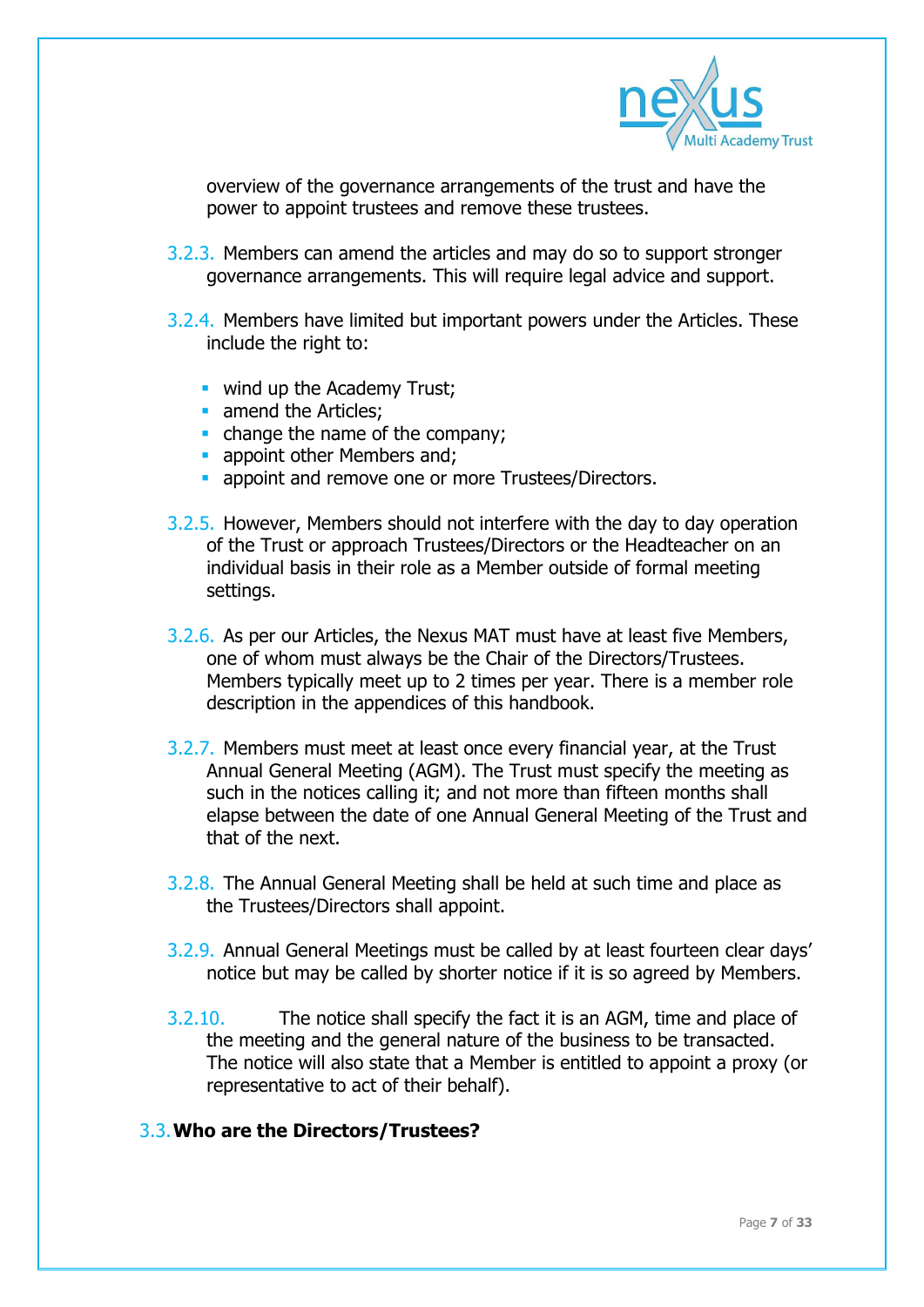

- 3.3.1. In all Academy Trusts, the individuals appointed to challenge and scrutinise the strategic direction and day to day running of the company led by the Chief Executive Officer have three names:
	- **They are <b>Directors** because the MAT is a company, and;
	- **They are Trustees** because the MAT is a charity.
	- They are **Governors** because the MAT is responsible for running the school(s)
- 3.3.2. This can be very confusing as the documentation used to set up the Academy Trust and the Department for Education guidance for Academies uses these three titles interchangeably, depending on the context. For the purposes of this document, henceforth this role will be called 'Directors'.
- 3.3.3. Directors are made up of a diverse range of individuals. The Members will always appoint Directors.
- 3.3.4. The Articles stipulate the number and types of Directors which the MAT will have, which is up to 11.
- 3.3.5. The Directors come together to form the Board of Directors ('Trust Board'). The Chair of the Trust Board will always be a Member of the MAT.
- 3.3.6. Within the MAT, each Academy has its own local governance body in place. This is formalised in the Nexus Scheme of Delegation.
- 3.3.7. The ability to delegate additional responsibilities or remove responsibilities is not static and the level of delegation can be reviewed to meet changing circumstances.
- 3.3.8. Where the Trust sponsors another school (i.e. where a school is failing and the Department for Education ask Nexus MAT to assume running of the school by taking it into the Trust), then different governance arrangements will typically be in place to provide additional safeguards for all.

#### 3.4.**What responsibilities do Trustees/Directors have?**

3.4.1. A Director of Nexus will share equally with the other Directors the responsibility of running the MAT and, in turn, the Academies it runs. Directors have very similar responsibilities to governors in a maintained school, including the three core strategic functions of ensuring: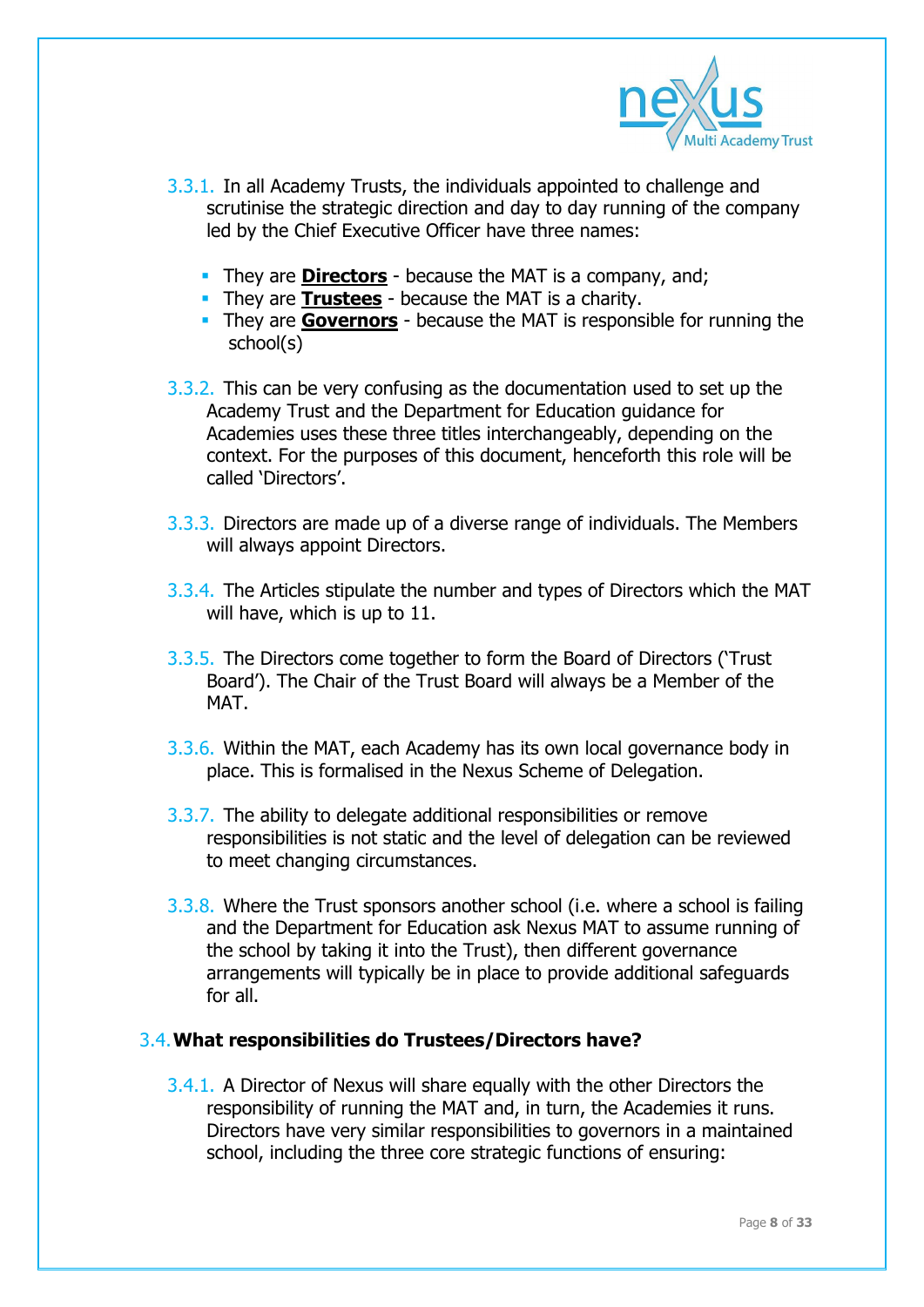

- That the vision, ethos and strategic direction of the MAT and the Academies it runs are clearly defined;
- That the Chief Executive Officer and Headteacher(s) perform their responsibilities for the educational performance of the schools;
- That there is sound, proper and effective use of the Academy Trusts financial resources.
- 3.4.2. In addition, Directors must ensure that the MAT pursues its Objects, is compliant with both company and charity law and has due regard for any other relevant legislation or regulations. This is documented in more detail in the [Companies Act 2006](http://www.legislation.gov.uk/ukpga/2006/46/part/10/chapter/2) and the Charity Commission document "[The essential trustee: what you need to know and what you need to](https://www.gov.uk/government/uploads/system/uploads/attachment_data/file/451020/CC3.pdf)  [do](https://www.gov.uk/government/uploads/system/uploads/attachment_data/file/451020/CC3.pdf)".
- 3.4.3. Trustees of any charity have 6 core duties:
	- 3.4.3.1. Ensure your charity is carrying out its purposes for the public benefit;
	- 3.4.3.2. Comply with your charity's governing document and the law;
	- 3.4.3.3. Act in your charity's best interests;
	- 3.4.3.4. Manage your charity's resources responsibly;
	- 3.4.3.5. Act with reasonable care and skill; and
	- 3.4.3.6. Ensure your charity is accountable.
- 3.4.4. The role of Director is to take ultimate responsibility for ensuring responsible use of the MAT's resources, many of which will be managed by the Chief Executive Officer, including: the recruitment and employment of staff; land and building matters; the admission of pupils; and MAT finances and funds. Directors are also accountable to the Secretary of State for the academic and educational standards in the MAT's schools and the performance of pupils.
- 3.4.5. In Multi Academy Trusts, it is usual for the Board to delegate some of its responsibilities to a local governance for the schools. However, Directors remain ultimately responsible. It is also worth noting that Directors of Multi Academy Trusts are responsible for all the schools run by the MAT and are not there to represent a particular school.
- 3.4.6. Under the Companies Act 2006, Directors have a number of general duties which are owed to the Academy Trust. These include:
	- Duty to act within powers  $-$  obey the Trust company's constitution and decisions taken under it;
	- Duty to promote the success of the Trust act in the Trust's best interests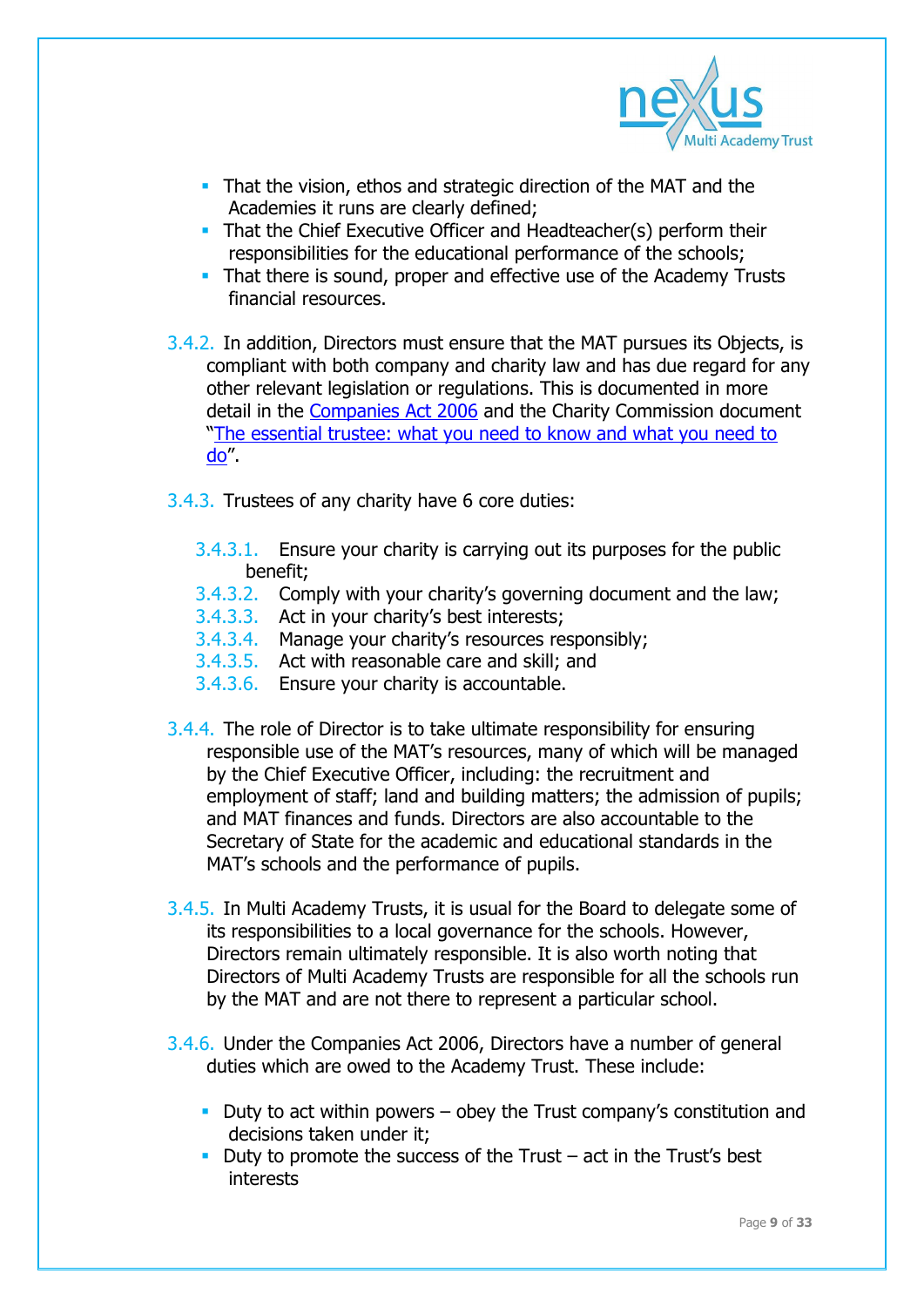

- Duty to exercise independent judgement remember you remain responsible for the work you give to others;
- Duty to exercise reasonable care, skill and diligence  $-$  be diligent and well informed about the Trust's affairs.
- Duty to avoid conflicts of interest  $-$  avoid situations where your interests conflict with those of the Trust. When in doubt disclose potential conflicts quickly. In Multi Academy Trusts, Directors must ensure that there are no conflicts between their duty to the Trust and to individual schools. A Director must ensure they consider and promote the needs of each individual school for the benefit of the Trust and not simply focus on achieving the best outcome for one particular school.
- Duty not to accept benefits from third parties  $-$  be honest and remember that the Trust's property belongs to it and not to you or its Members;
- Duty to declare an interest in a proposed transaction or arrangement.
- 3.4.7. In addition, Directors of this MAT are expected to:
	- Safeguard and promote the values of the of the MAT and the schools it runs;
	- **Ensure the quality of educational provision;**
	- Challenge and monitor the performance of the schools and keep the focus on school improvement;
	- **Support the Executive Leadership Team and be a critical friend:**
	- **Employ executive staff and be involved in scrutinising staffing** structures;
	- Be accountable for standards, attainment and outcomes for children and young people and ensure the Trust is accountable to the public for what it does;
	- Critically evaluate the performance of the constituent schools and hold the local governance to account;
	- **Establish clear and effective lines of communication with other** Directors, Members and the local governance;
	- **Ensure that all policies are regularly reviewed;**
	- Agree the financial budget and the auditing of the Trust accounts, ensuring sound financial management;
	- Carry out Board business effectively, including induction of new Directors and a commitment to the continued professional development of Directors.

3.4.8. There is a Director role description in the appendices of this handbook.

3.4.9. The Trust Board may also appoint Associate Directors. These individuals do not hold any voting rights and have no liability for the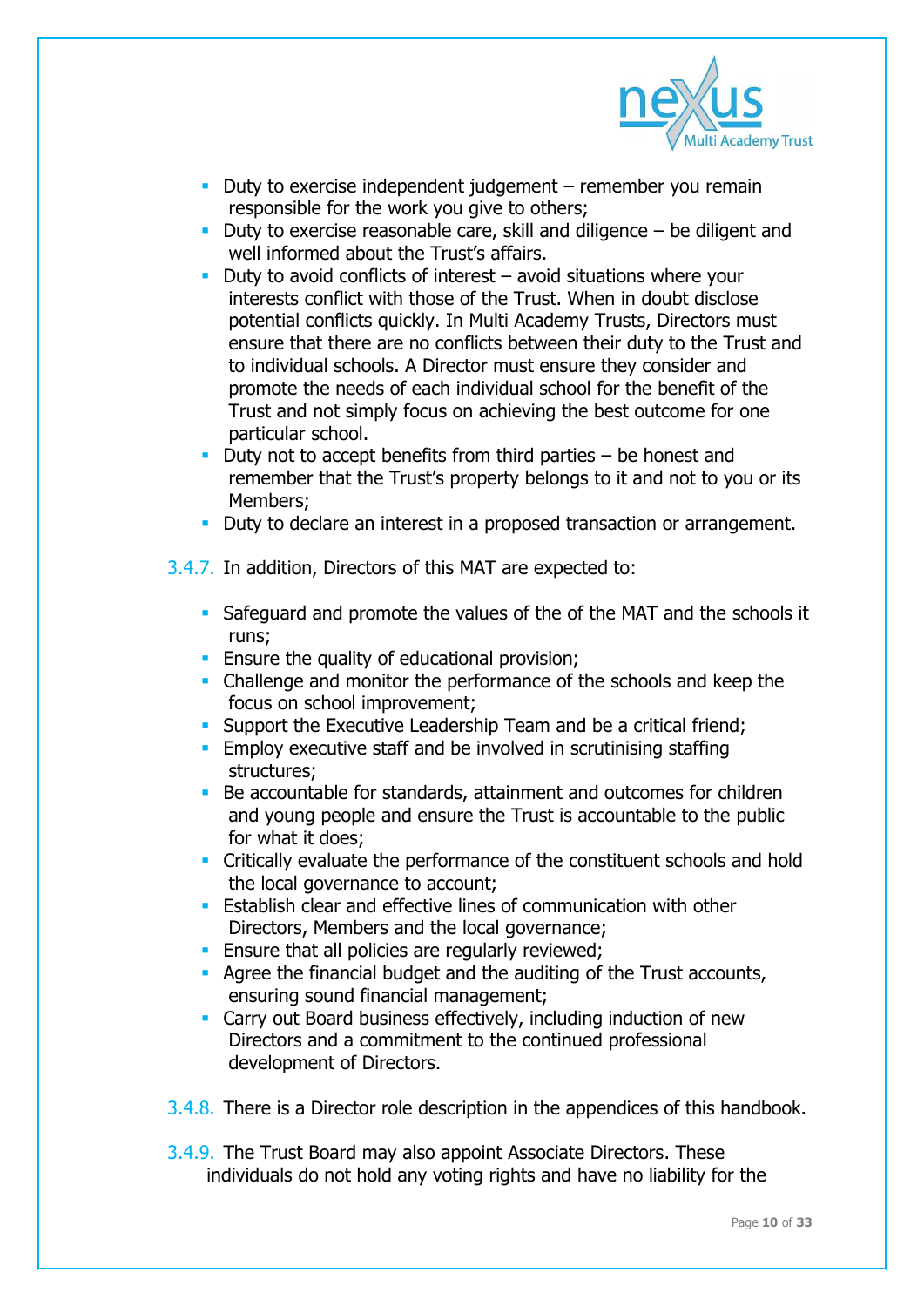

Trust. As such, they are not named on Companies House but their information is included on the Trust website.

#### 3.5.**How much commitment is involved in being a Director?**

- 3.5.1. Board meetings are expected to be held at least 3 times a year. Like governors of maintained schools, Directors need to take a full and active role in the strategic running of the MAT and monitor the operational running of the constituent schools by the Chief Executive, Headteachers and Senior Leadership Teams.
- 3.5.2. Any Board agenda and associated papers must be published to Directors no less than 7 days before a scheduled meeting.

#### 3.6.**What would my liability be as a Director?**

- 3.6.1. As the MAT is a legal entity in its own right, claims would normally only be brought against the Trust and not against individual Directors. Only in very rare occasions will individual governors be held personally responsible for a decision. These sorts of claims are very rare and normally fall into one of two categories:
	- **Breach of duties under charity law, company law and education law (or** a Funding Agreement);
	- **Criminal breaches relating to an individual's role as a Director.**
- 3.6.2. However, it is usual for Trusts to have Directors' insurance to mitigate against Director's breaches of duties where they have acted in good faith. Nexus Multi Academy Trust has signed into the Government sanctioned [Risk Protection Arrangement.](https://www.gov.uk/guidance/academies-risk-protection-arrangement-rpa)

#### 3.7.**Clerk of governors**

3.7.1. There are appointed clerks for Trust governance. The clerks liaise with Board/committee Chairs, the Trust central team and Headteachers to ensure that the MAT Business Plan/Calendar is in place.

#### 3.8.**Local governance**

- 3.8.1. Whilst the Department for Education uses the term Local Governing Board for individual academy/school governance boards, Nexus uses the terms Local Governing Body or Academy Council.
- 3.8.2. As per the Articles, there may be no fewer than 2 parent governors on a local governance body at any one time. The Chair of local governance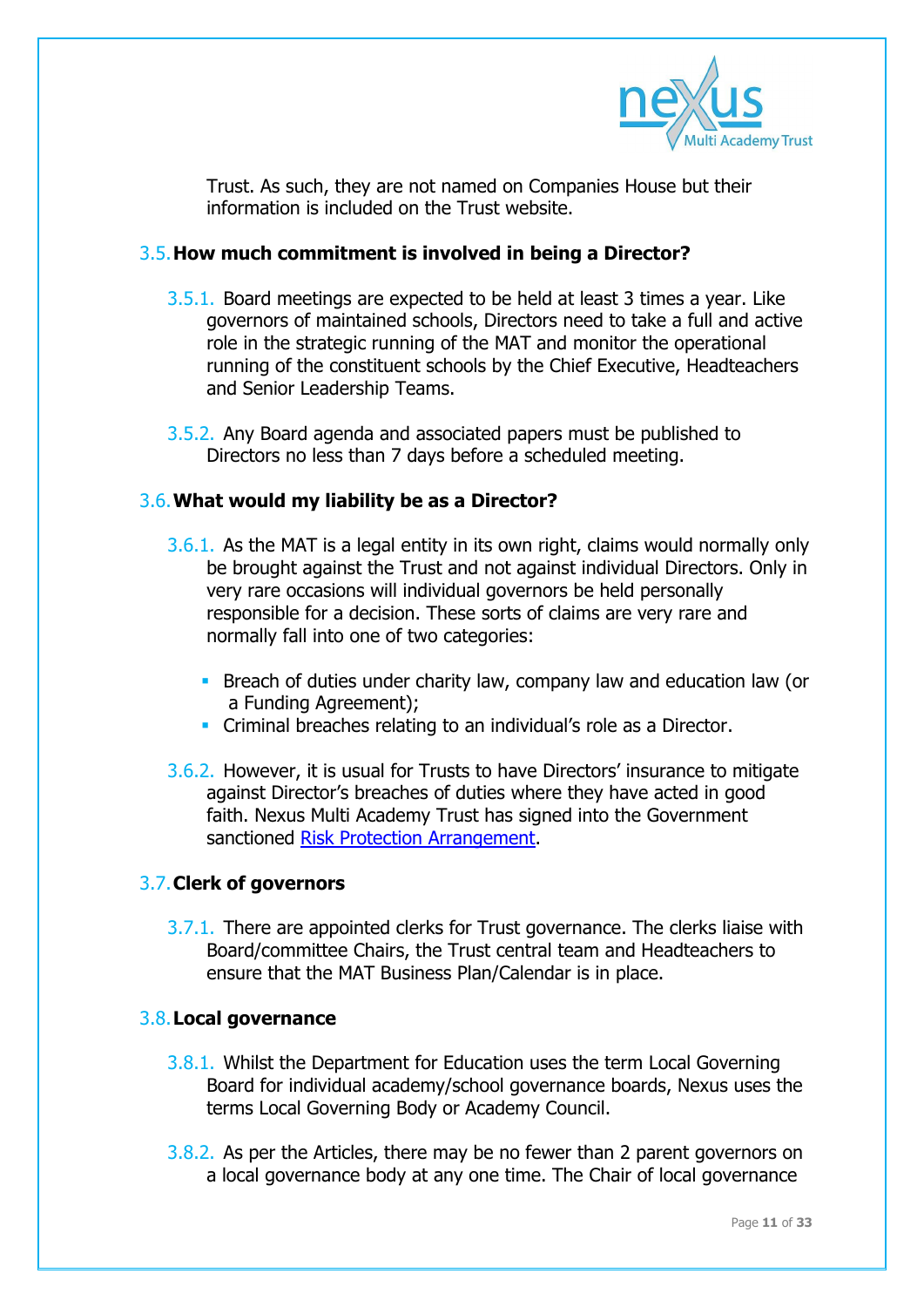

will be appointed by the Board. The Nexus Scheme of Delegation outlines the duties delegated by the Board to Local Governing Bodies and Academy Councils. There is a Governor Role description in the appendices of this handbook.

#### 3.9.**Persons unable to serve in a governance role**

- 3.9.1. In accordance with the Charities Act 2011 and the MAT's articles of association, an individual is unable to serve as a Member, Director or in local governance if:
	- vou are under the age of 18;
	- vou are appointed to the role of clerk;
	- you have an unspent conviction involving dishonesty or deception;
	- you have been discharged bankrupt or have a composition or arrangement with, or granted a trust deed for your creditors that has not been discharged;
	- you have been disqualified by an Order made under section 429 (b) of the Insolvency Act 1986;
	- You have been removed from the office of Governor by an Order made by the Charity Commissioners or the High Court on the grounds of any misconduct or mismanagement, or section 7 of the Law Reforms (Miscellaneous Provisions)(Scotland) Act 1990
	- You meet the criteria for barring individuals from working with children and vulnerable adults as defined in s3 and Schedule 3 parts 1 and 3 of the Safeguarding Vulnerable Groups Act 2006.
- 3.9.2. Anyone involved in a governance role for the MAT will be subject to Disclosure and Baring Scheme (DBS) check.

## 4. Designated roles in governance

- 4.1.As per the articles of association, one Member will be appointed to the Board of Directors, typically undertaking the role of Chair.
- 4.2.The Trust Board has 2 committees, which focus on:
	- Audit & Risk (including Finance and ICT); and
	- **Standards.**
- 4.3. Each committee has a remit to work closely with the Chief Executive Officer and the Chief Finance Officer to ensure there is detailed scrutiny and challenge of the MATs work.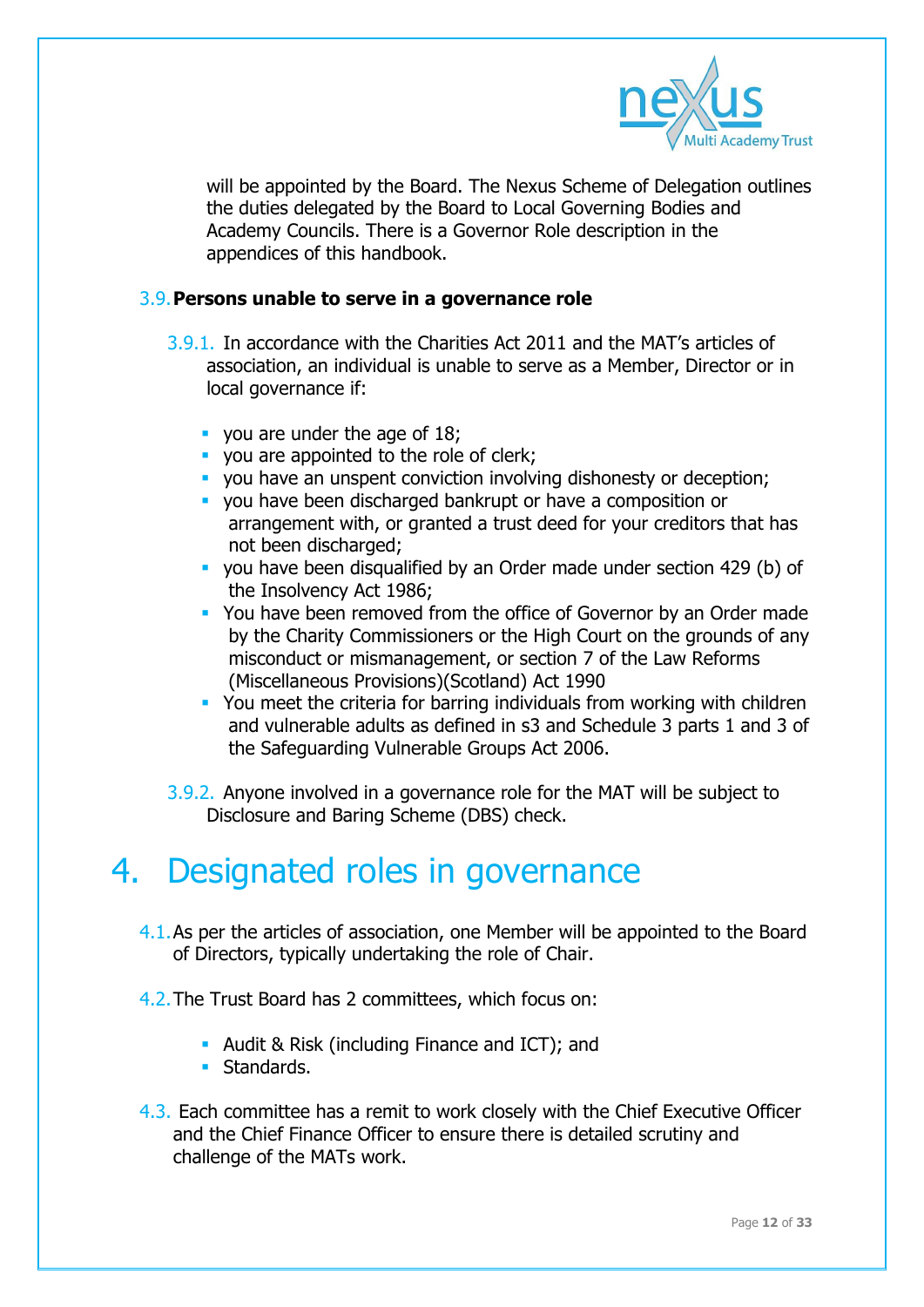

- 4.4.The Trust also has a named Director for Safeguarding.
- 4.5.At local governance level, there are a range of link governor roles. Link governors are responsible for making arrangements with the Headteacher and other key staff within their school to focus on a specified area of business. Link governor roles may focus on the following, though local governors have the option to use additional link roles if their work programme would benefit:
	- Quality of Education;
	- **Safeguarding;**
	- **Wellbeing and vulnerable groups**

### 5. Expenses

- 5.1.The Trust has been developed our approach to expenses for Members, Directors and Governors in accordance with the Education (Governors' Allowances) Regulations 2013. These regulations give Governing Bodies the discretion to pay allowances from the Trust's annual budget allocation to Governors for certain allowances which they incur in carrying out their duties.
- 5.2.The Trust Board believes that paying Governors' allowances, in specific categories as set out below, is important in ensuring equality of opportunity to serve as Governors for all members of the community and so is an appropriate use of Trust Funds. The specific items allowable reflect this objective.
- 5.3.All Members, Directors and Governors (including associate members) of the Trust will be entitled to claim the actual expenditure incurred in carrying out their duties as a representative of the Trust.
- 5.4.Claims can be made for the following:
	- Telephone charges;
	- Photocopying costs;
	- **Stationary and postage;**
	- **Travel, mileage and subsistence expenses, payable at the specified** rates for Trust personnel, associated with attending meetings or training events/courses, unless these costs can be claimed from any other sources.
- 5.5.The Trust Board acknowledges that: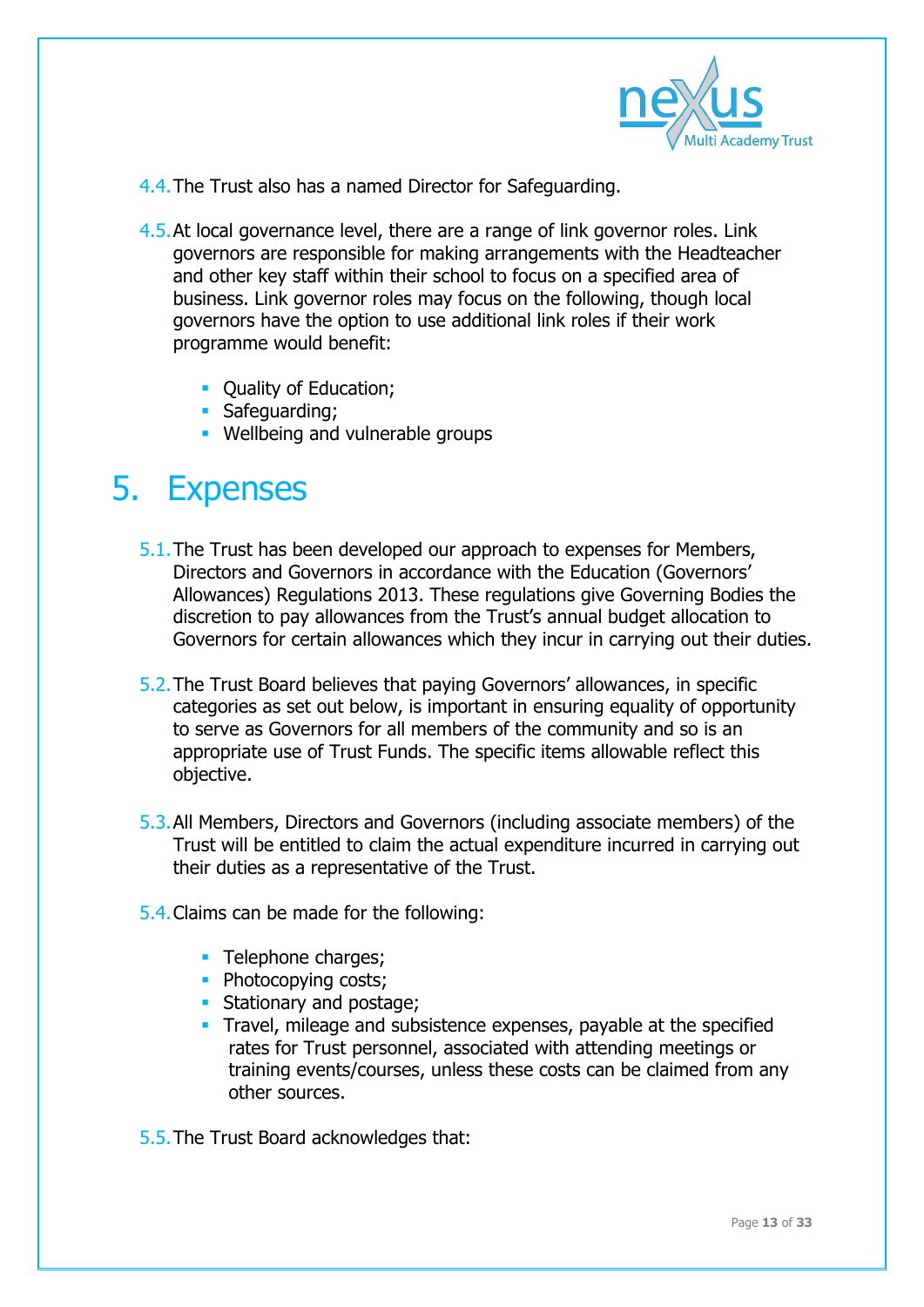

- **Members, Directors and/or local governors may not be paid an** attendance allowance.
- 5.6.All expenses and mileage claims should be submitted using the relevant expenses and mileage claim form and attaching receipts (VAT receipts where applicable) within 14 days of the date when the expenses were incurred. The claim form will be submitted for the approval of the Chief Executive Officer.
- 5.7.Expenses claim forms will be subject to independent audit and maybe investigated by Chief Finance Officer if they appear excessive or inconsistent.

### 6. Governance Business Planning

- 6.1.Nexus Multi Academy Trust is committed to raising and maintaining school standards by setting strategic direction, ensuring accountability, and acting as a support system for the school communities. The Members, Trust Board of Directors and local governors focus on specific areas of school life through its various levels of governance.
- 6.2.An annual plan of meetings is set prior to the start of an academic year and meetings are held as per the relevant Terms of Reference. Additional meetings, sub-committees or working parties will be organised as required dependant on the work being undertaken.
- 6.3.Nexus has set standing items on agendas for meetings at all levels of governance to ensure that all statutory duties are undertaken.
- 6.4.The Clerk will meet or liaise with the Chair to confirm the agenda for a meeting based on: standing items; actions from previous meetings; and current matters pertinent to the level of governance.
- 6.5.Agendas and all available papers for meetings are circulated electronically at least seven days prior to the date of that meeting.
- 6.6.Printed papers are available as requested by the Member, Director or local governor and a master copy of all papers is held and filed by the Executive Support to Nexus Trust.

### 7. Record Keeping

7.1.From the agenda the Clerk will create a set of draft minutes which is used and updated in the meeting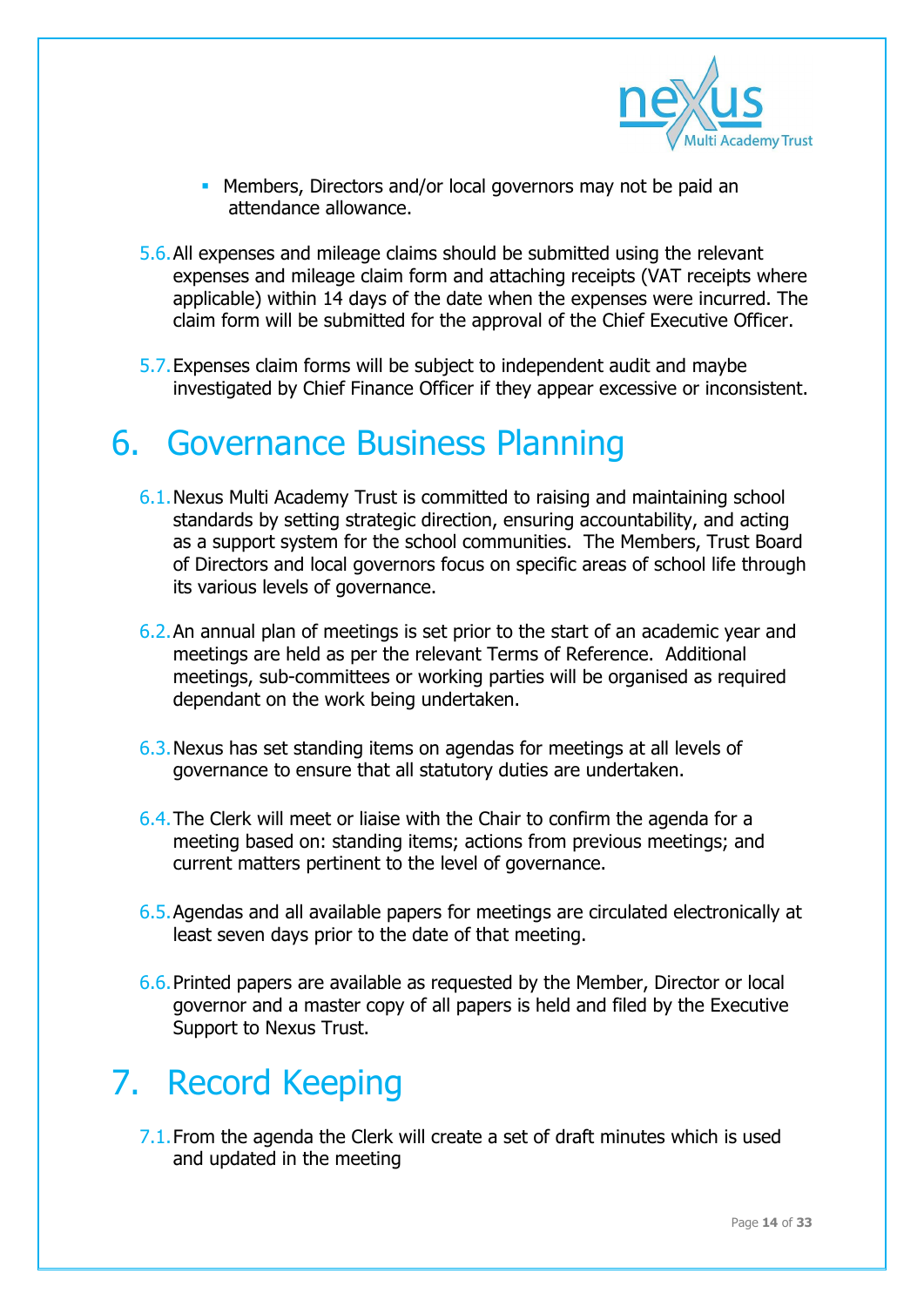

- 7.2. At the end of each meeting a decision is made as to whether any items discussed were deemed to be confidential. This could be:
- when a specific member of staff or a pupil is named or referred to:
- when items are deemed commercially sensitive;
- when any personal information needs to be recorded.
- 7.3.Confidential items are recorded on an individual appendix to ensure that it is kept confidential and not published on the websites
- 7.4. The Clerk will complete the minutes after the meeting and send them to the Chair for validating prior to them being circulated to the whole Board, or Committee.
- 7.5. If there is a confidential appendix this will only be circulated to the appropriate people (i.e. will not be circulated to Directors/Governors who declared an interest and left the room).
- 7.6.Approval of minutes is included on each agenda to ensure that all minutes are formally approved
- 7.7. A copy is made and filed with the master set of papers which are held by the clerk.
- 7.8.The minutes are then converted to a PDF file and forwarded to the appropriate technician for publication on the appropriate website. Confidential appendices are not converted for publication.

### 8. Access to Minutes

- 8.1. The minutes and papers of the all meetings of all levels of Nexus Governance are available to any member of the public who wishes to access them unless they have been deemed to be confidential.
- 8.2.Any confidential appendix will have restricted access but may be deemed as public by the Chair at a later date.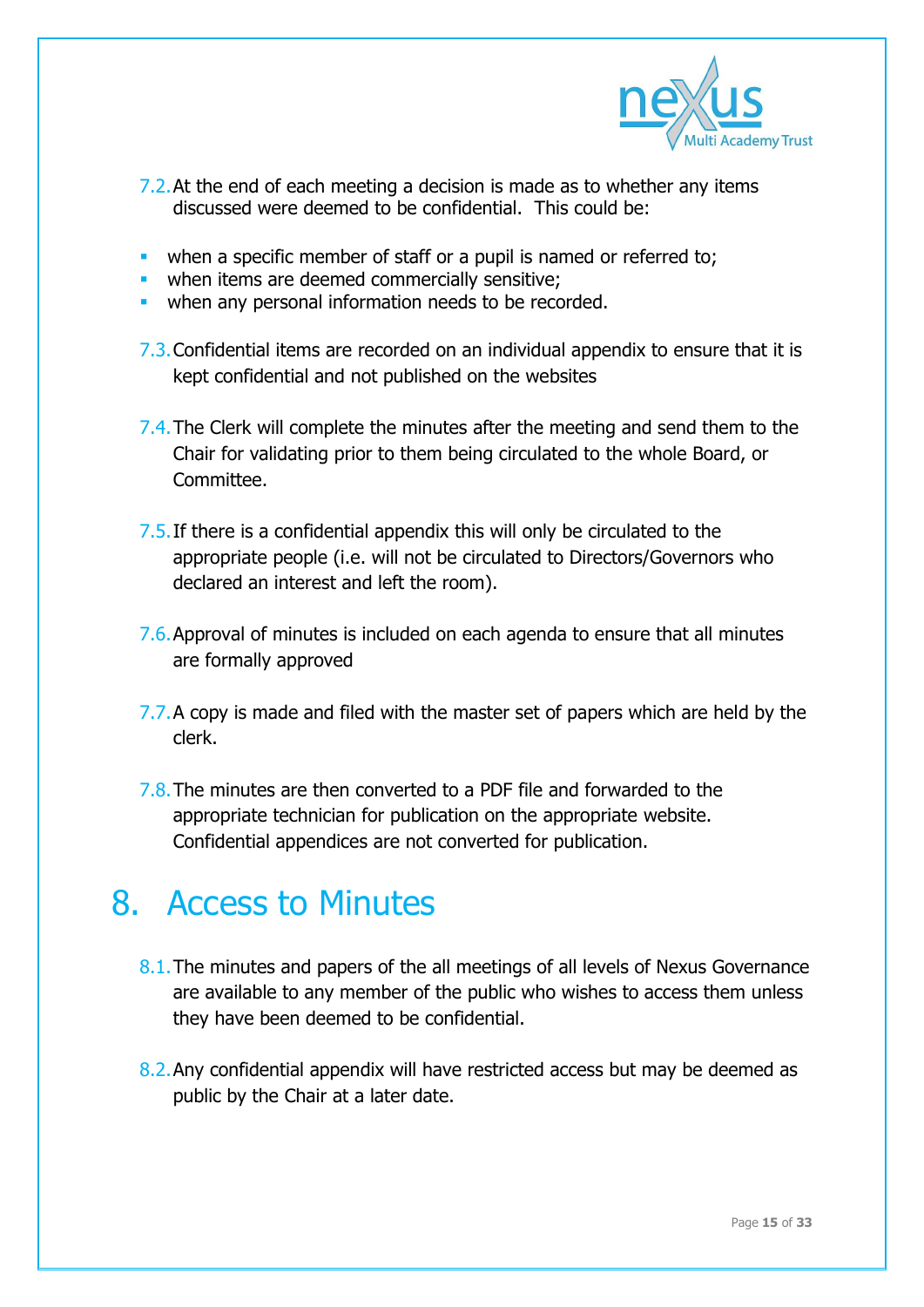

- 8.3. The CEO and Chair should review confidential appendices on a regular basis to assess whether or not this information should continue to be classified or whether it can be released into the public domain.
- 8.4. Minutes can be accessed online on the appropriate website.
- 8.5.Requests for access to papers should be made to the Nexus Trust Clerk c/o Hilltop School, Larch Road, Maltby, Rotherham, S66 8AZ.
- 8.6.If copies of minutes are required there may be a charge for photocopying and printing.

### 9. Attendance at Meetings

- 9.1.Members of the public are welcome to attend meetings of the Trust and local governance but this is at the discretion of the CEO, Chair and/or responsible Headteacher.
- 9.2.Requests to attend should be made in writing to the Clerk to Nexus Trust giving 7 days' notice.
- 9.3. Members of the public who are permitted to attend are invited purely as spectators and will take no part in the meeting unless specifically invited to by the Chair.
- 9.4. Anyone in attendance can be asked to leave by the Chair at any point during discussion of particular items.

## 10. Further information

- 10.1. The Trust has a wide range of policies and procedures published on its website [www.nexusmat.org.](http://www.nexusmat.org/)
- 10.2. A key published document is the Trust's Scheme of Delegation, which includes important information for anyone involved in a governance role.
- 10.3. The Clerk to the Trust Board is also a key point of information and support, and can be contacted via email at **clerkingservices@nexusmat.org**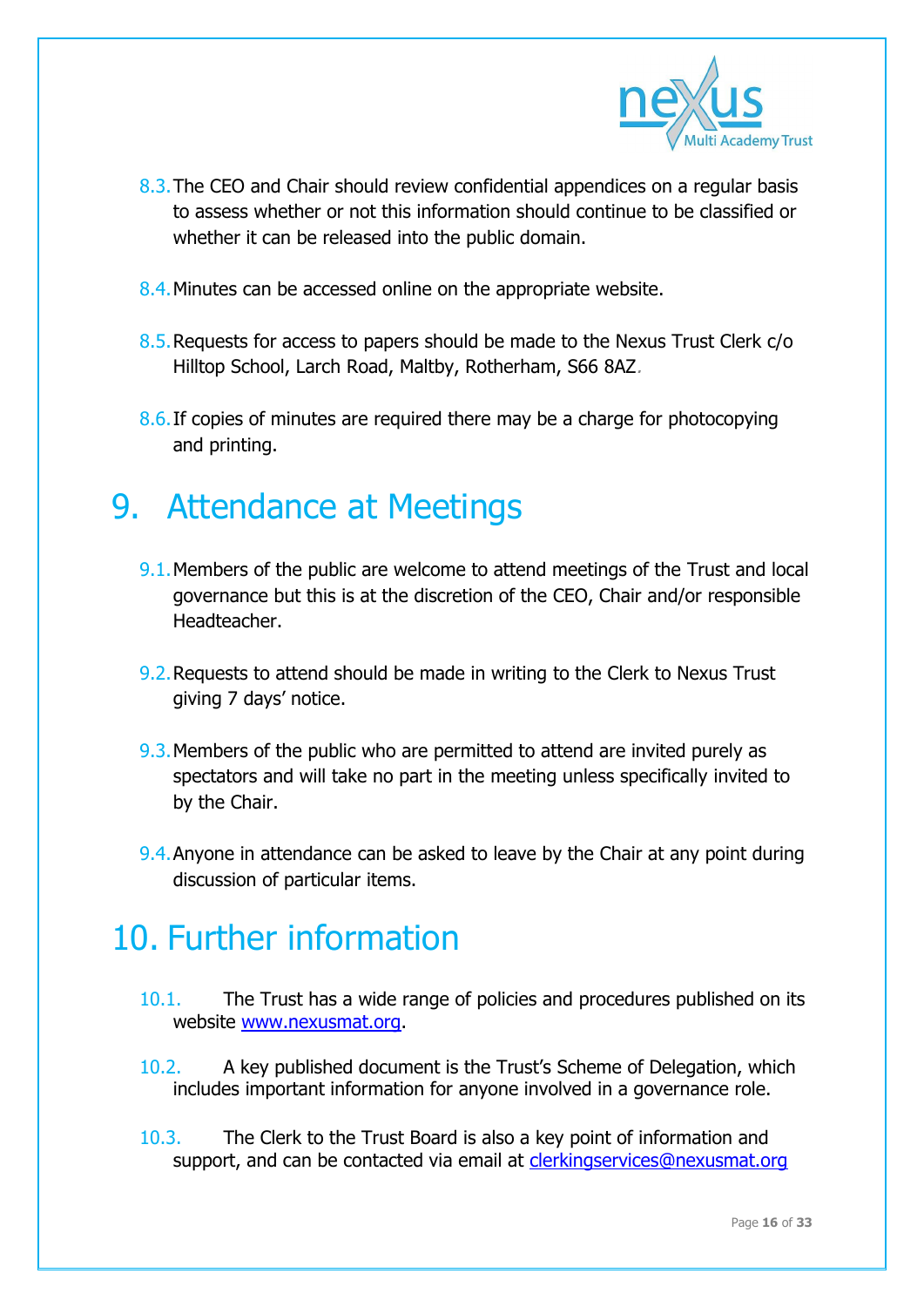Appendix A Member, Director & Governor Code of Conduct



## Member, Director & Governor Code of Conduct<sup>1</sup>

This code sets out the expectations on and commitment required from individuals acting in a governance role for the Nexus Multi Academy Trust, in order for Members, the Board of Directors and those in a local governance role to properly carry out their work. The term "school" is also used to refer to an Academy.

This code of conduct is further supported by  $-$  and should be read in conjunction with - the [DfE Governance Handbook](https://www.gov.uk/government/publications/governance-handbook) and the expectations outlined in the [Governance Competency Framework.](https://www.gov.uk/government/publications/governance-handbook)

#### **Declaration**

As individuals involved in governance, and in line with the terms of reference of our governance tier, we agree to the following:

#### **Role & Responsibilities**

- We understand the purpose of the Board of which we are a member and the role of the Chief Executive Officer and the Headteachers.
- We accept that we have no legal authority to act individually, except when the board has given us delegated authority to do so, and therefore we will only speak on behalf of the board when we have been specifically authorised to do so;
- **We accept collective responsibility for all decisions made by the board of** which we are a member, or its delegated agents. This means that we will not speak against majority decisions outside the board meeting;
- We have a duty to act fairly and without prejudice, and in so far as we have responsibility for staff, we will fulfil all that is expected of a good employer;
- We will encourage open government and will act appropriately;
- We will consider carefully how our decisions may affect children, their families, the community and other schools;
- We will always be mindful of our responsibility to maintain and develop the ethos and reputation of our Trust/school. Our actions within a school and the local community will reflect this;
- In making or responding to criticism or complaints affecting the MAT/school we will follow the procedures established by the Trust;
- We will actively support and challenge the Chief Executive Officer and/or Headteachers.

#### **Commitment**

-

 $1$  With thanks to the National Governors Association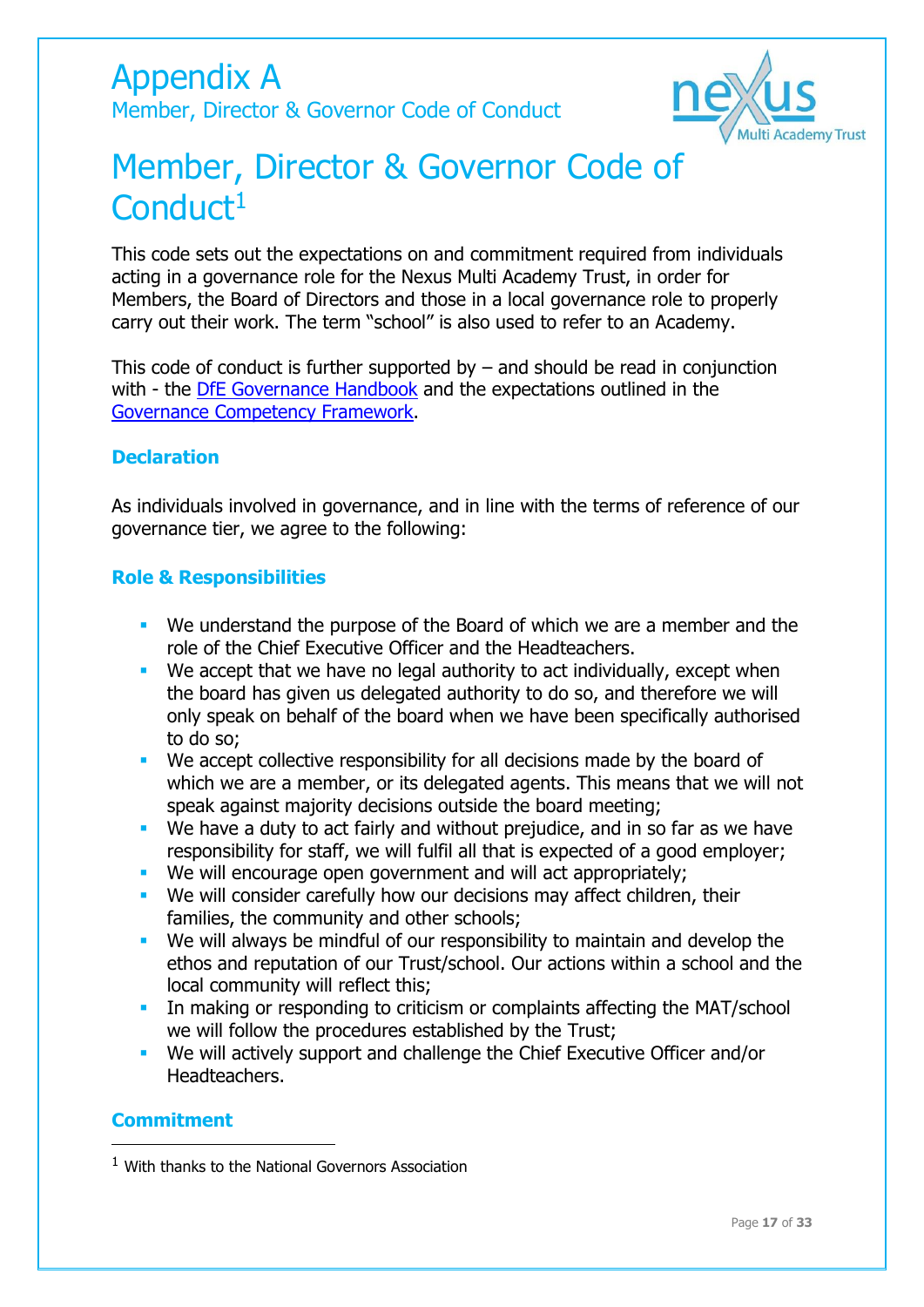### Appendix A Member, Director & Governor Code of Conduct



- We acknowledge that accepting office of governance involves the commitment of significant amounts of time and energy;
- We will each involve ourselves actively in the work of the board of which we are a member, and accept our fair share of responsibilities, including service on committees or working groups;
- We will make full efforts to attend all meetings and where we cannot attend explain in advance why we are unable to;
- We accept that  $-$  where attendance at the Board of which we are a member falls below 66% in a 12 month period – we may be required to resign the position and reapply to the governance role;
- We will get to know the school(s) well and respond to opportunities to involve ourselves in school(s) activities;
- We will visit the school(s), with all visits to school(s) arranged in advance with the staff and undertaken within the framework established by the board and agreed with the Headteacher(s);
- We will consider seriously our individual and collective needs for training and development, and will undertake relevant training;
- **We accept that in the interests of open government, our full names, date of GU** appointment, terms of office, roles on the governing body, attendance records, relevant business and pecuniary interests, category of governor and the body responsible for appointing us will be published on the Trust/school's website.

#### **Relationships**

- **We will strive to work as a team in which constructive working relationships** are actively promoted;
- We will express views openly, courteously and respectfully in all our communications with others;
- We will support the chair in their role of ensuring appropriate conduct both at meetings and at all times;
- We are prepared to answer queries from others in relation to delegated functions and take into account any concerns expressed, and we will acknowledge the time, effort and skills that have been committed to the delegated function by those involved;
- We will seek to develop effective working relationships with the Chief Executive Officer, Headteacher(s), staff and parents, the local authority, health services and other relevant agencies and the community.

#### **Confidentiality**

**We will observe complete confidentiality when matters are deemed** confidential or where they concern specific members of staff or pupils, both inside or outside the Trust/school;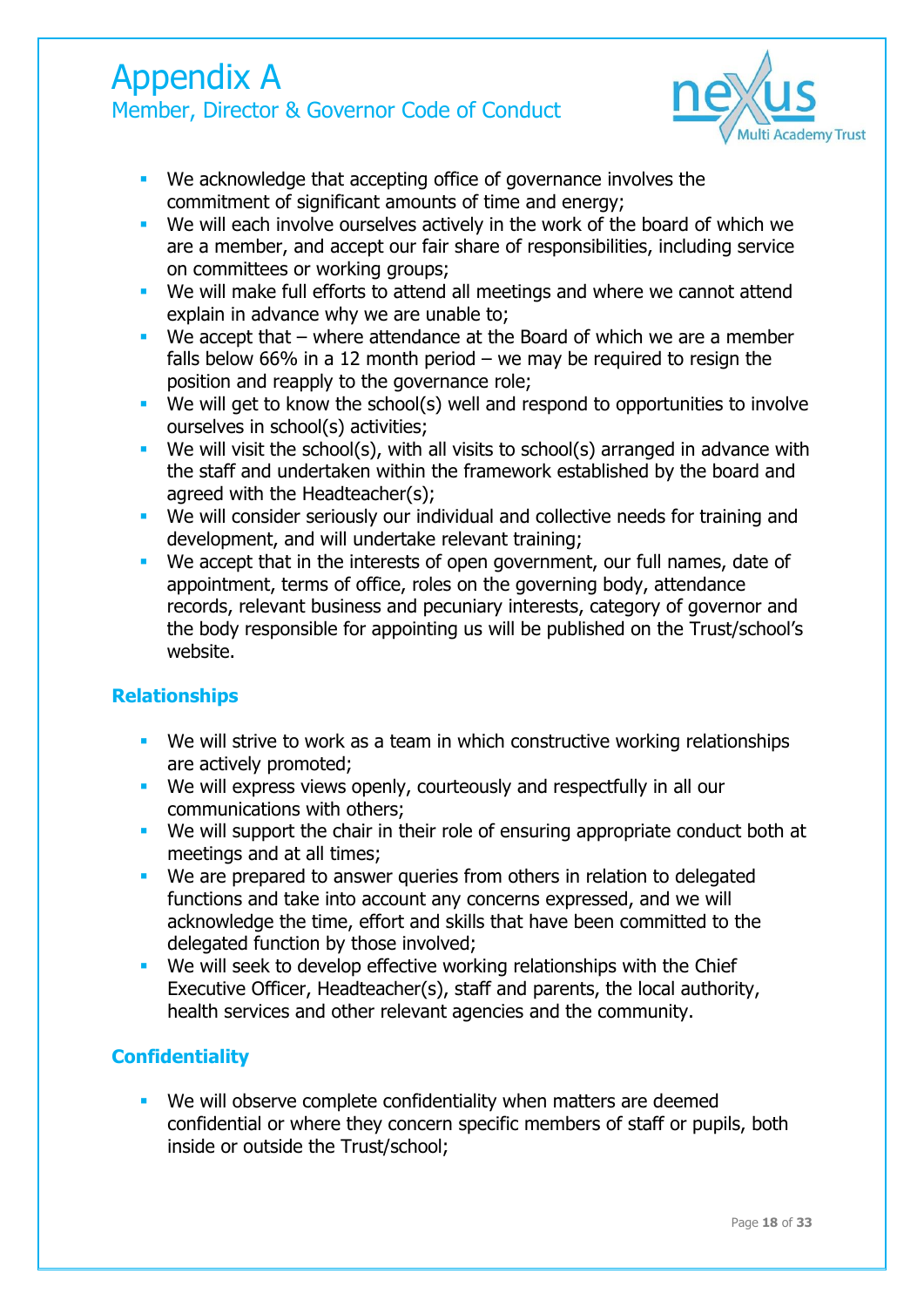### Appendix A Member, Director & Governor Code of Conduct



- We will exercise the greatest prudence at all times when discussions regarding Trust/school business arise outside a board meeting;
- **We will not reveal the details of any board vote.**

#### **Conflicts of interest**

- We will record any pecuniary or other business interest (including those related to people we are connected with) that we have in connection with the board's business in the Register of Business Interests, and if any such conflicted matter arises in a meeting we will offer to leave the meeting for the appropriate length of time. We accept that the Register of Business Interests will be published on the Trust/school's website;
- We will also declare any conflict of loyalty at the start of any meeting should the situation arise;
- We will act in the best interests of the Trust/school as a whole and not as a representative of any group, even if elected to the board.

#### **Breach of this code**

- If we believe this code has been breached, we will raise this issue with the chair and the chair will investigate; the board will only use suspension/removal as a last resort after seeking to resolve any difficulties or disputes in more constructive ways;
- **Should it be member of local governance that we believe has breached this** code, the CEO or their proxy shall investigate;
- **Should it be the chair of the Trust Board of Directors that we believe has** breached this code, Members will arrange for the investigation in conjunction with the CEO.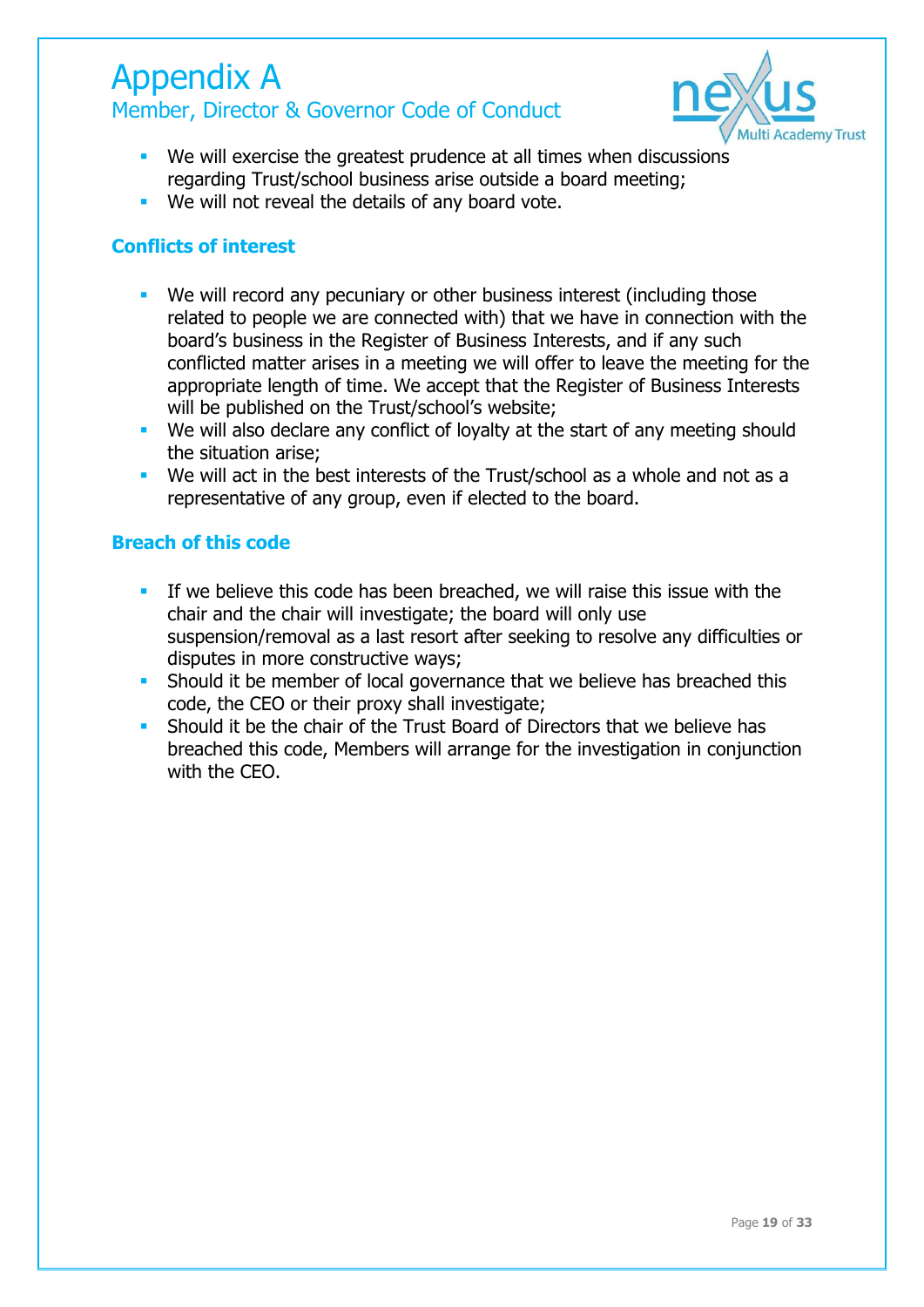

## Member role description

The members are akin to the shareholders of a company. They have ultimate control over the Trust, with the ability to appoint some of the trustees and the right to amend the trust's articles of association. Members meet at least 3 times a year to ensure that the Trust Board is held to account for the way in which it is managing and directing the work of the Trust.

The liability of the members of the Academy Trust is limited, as with any company limited by guarantee, by the amount of the guarantee undertaken by the member (this is set at £10 in the model Articles of Association).

The functions of the members of the Academy Trust include:

- Overseeing the achievement of the objectives of the company
- Taking part in annual and extraordinary general meetings
- **Appointing some of the governors**
- **Signing off the company's financial accounts and annual report**
- **Power to amend the Articles of the company and, ultimately, to remove** the directors

#### **Seven principles of public life**

All members are expected to adhere to the seven principles of public life. These are:

| <b>Selflessness</b>   | Holders of public office should take decisions solely in terms of<br>the interest of the public. They should not do so in order to gain<br>financial or other material benefits for themselves, their families<br>or their friends. |
|-----------------------|-------------------------------------------------------------------------------------------------------------------------------------------------------------------------------------------------------------------------------------|
|                       |                                                                                                                                                                                                                                     |
| <b>Integrity</b>      | Holders of public office should not place themselves under any<br>financial or other obligation to outside individuals or organisations<br>that might influence them in the performance of their official<br>duties.                |
|                       |                                                                                                                                                                                                                                     |
| <b>Objectivity</b>    | In carrying out public business, including making public<br>appointments, awarding contracts, and recommending<br>individuals for rewards and benefits, holders of public office<br>should make choices on merit alone.             |
|                       |                                                                                                                                                                                                                                     |
| <b>Accountability</b> | Holders of public office are accountable for their decisions and<br>actions to the public and must submit themselves to whatever<br>scrutiny is appropriate to their office.                                                        |
|                       |                                                                                                                                                                                                                                     |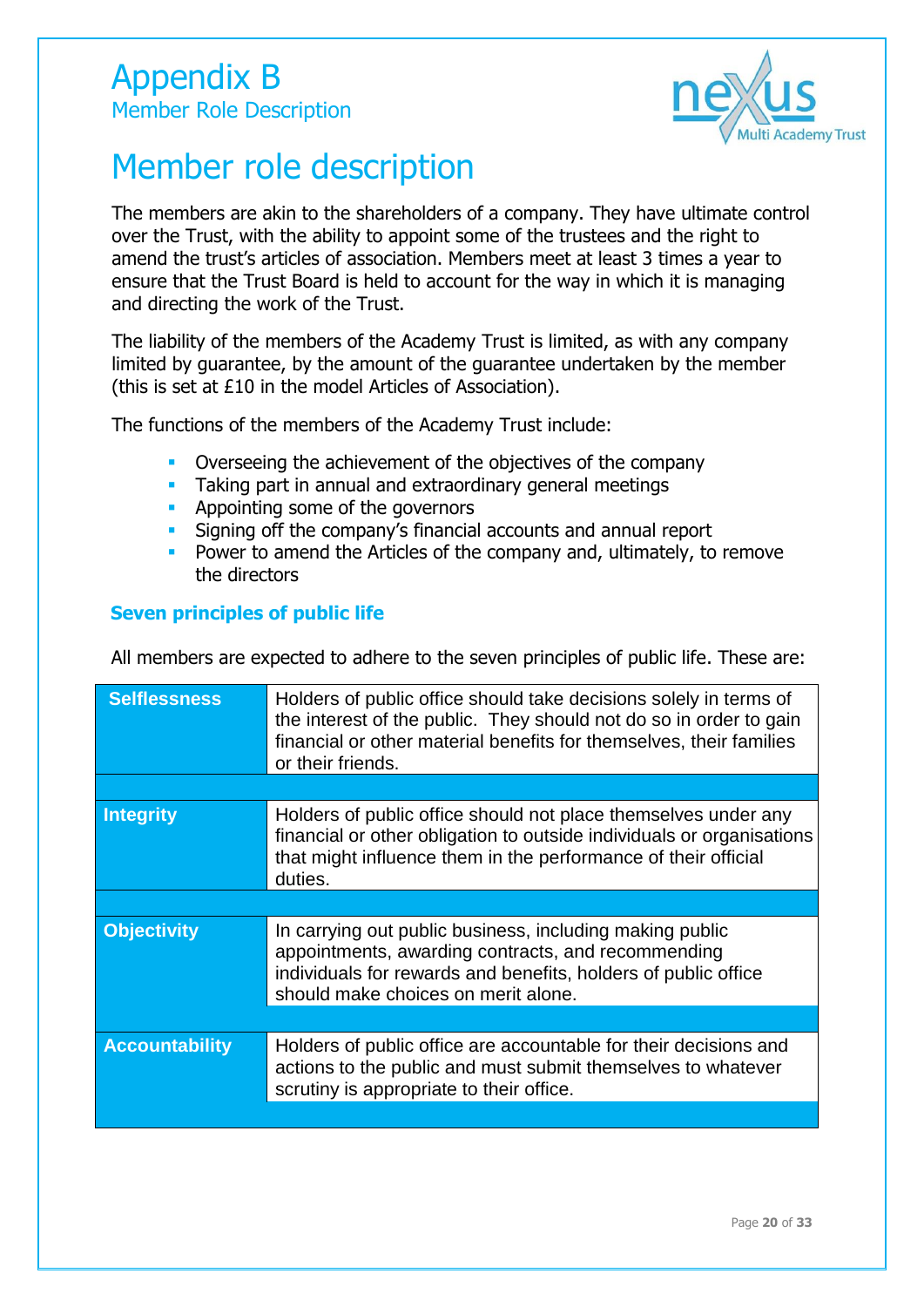### Appendix B Member Role Description



| <b>Openness</b> | Holders of public office should be as open as possible about all<br>the decisions and actions they take. They should give reasons<br>for their decisions and restrict information only when the wider<br>public interest clearly demands this. |
|-----------------|------------------------------------------------------------------------------------------------------------------------------------------------------------------------------------------------------------------------------------------------|
|                 |                                                                                                                                                                                                                                                |
| <b>Honesty</b>  | Holders of public office have a duty to declare any private<br>interest relating to their public office duties and to take steps to<br>resolve any conflicts arising in a way that protects the public<br>interest.                            |
|                 |                                                                                                                                                                                                                                                |
| Leadership      | Holders of public office should promote and support these<br>principles by leadership and example.                                                                                                                                             |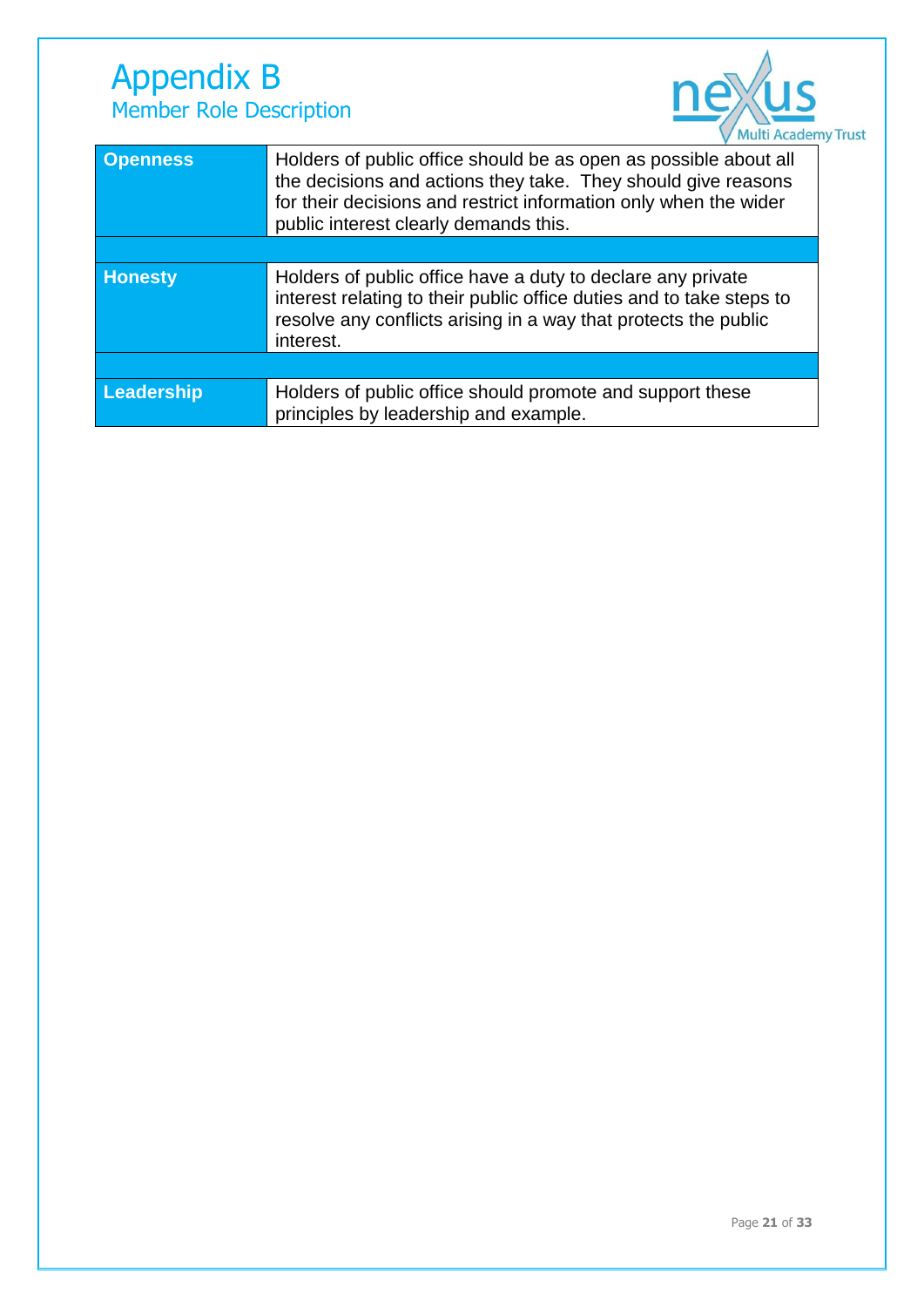

## Director Role Description

Nexus MAT is guided by the individual and collective contribution of the Board of Directors. The work of the Board of Directors is the driving force for the success of the Trust and its member schools/academies, and Directors should feel that the job they do is rewarding and satisfying.

This role descriptor should be read in conjunction with the [DfE Governance](https://www.gov.uk/government/publications/governance-handbook)  [Handbook](https://www.gov.uk/government/publications/governance-handbook) and the expectations outlined in the [Governance Competency Framework.](https://www.gov.uk/government/publications/governance-handbook)

#### **Duties of a Director**

The role of the Director is a non-executive one and Directors are required to be as flexible as possible in the exercising of their responsibilities and duties, ensuring that their oversight of the Trust does not interfere with the day-to-day management, which is the responsibility of the Executive Leadership Team.

Under the Companies Act 2006, Directors have a number of general duties which are owed to the Academy Trust. These include:

- Duty to act within powers obey the Academy Trust company's constitution and decisions taken under it;
- Duty to promote the success of the Academy Trust  $-$  act in the Academy Trust's best interests
- Duty to exercise independent judgement remember you remain responsible for the work you give to others;
- Duty to exercise reasonable care, skill and diligence  $-$  be diligent and well informed about the Academy Trust's affairs.
- Duty to avoid conflicts of interest  $-$  avoid situations where your interests conflict with those of the Academy Trust. When in doubt disclose potential conflicts quickly. In Multi Academy Trusts, Directors must ensure that there are no conflicts between their duty to the Academy Trust and to individual schools. A Director must ensure they consider and promote the needs of each individual school for the benefit of the Academy Trust and not simply focus on achieving the best outcome for one particular school.
- Duty not to accept benefits from third parties  $-$  be honest and remember that the Academy Trust's property belongs to it and not to you or its Members;
- Duty to declare an interest in a proposed transaction or arrangement.

In addition, Directors of this MAT are expected to:

- Safeguard and promote the values of the of the MAT and the Academies it runs ;
- **Ensure the quality of educational provision;**
- Challenge and monitor the performance of the Academy(s) and keep the focus on school improvement;
- **Support the Executive Leadership Team and be a critical friend;**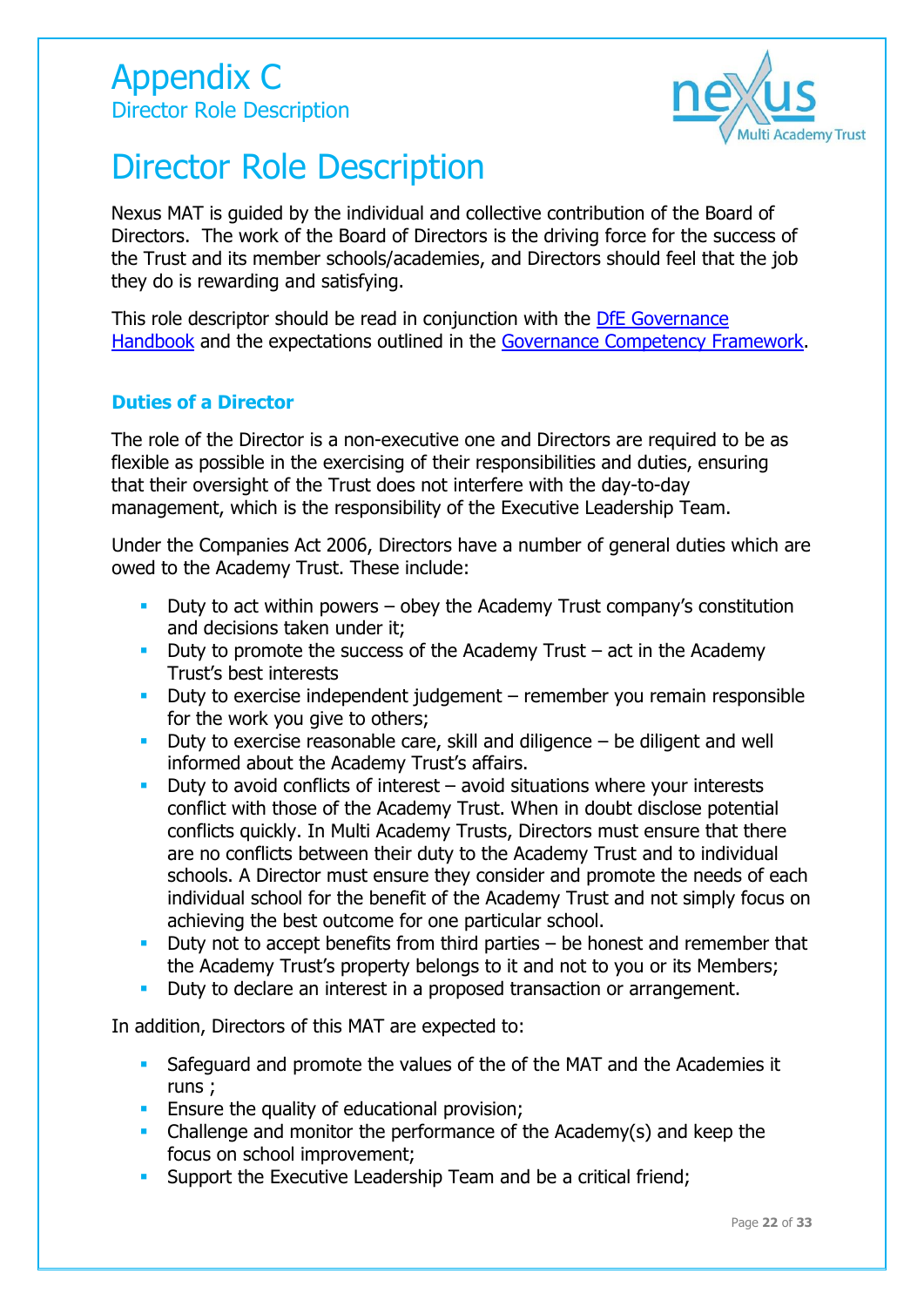### Appendix C Director Role Description



- **Employ senior staff and be involved in scrutinising staffing structures;**
- Be accountable for standards, attainment and outcomes for children and young people and ensure the Trust is accountable to the public for what it does;
- **Contribute to the local governance role in giving clear strategic direction and** ensure that the member Academies respond to the needs of pupils, parents and the wider community;
- Critically evaluate the performance of the member Academies and hold local governance to account, via the CEO;
- **Establish clear and effective lines of communication with other Directors,** Members and those in local governance;
- **Ensure that all policies are regularly reviewed;**
- Agree the financial budget and the auditing of Academy accounts, ensuring sound financial management;
- **Carry out Board business effectively, including induction of new Directors and** a commitment to the continued professional development of Directors.

Directors have a collective responsibility for the above but no Director has the authority to speak or act on the Trust Board's behalf unless specifically delegated to do so.

Directors must be free at all times to speak and act in what they believe to be the best interest of the Trust, in line with the Code of Conduct. They cannot be mandated by any group to express its views.

#### **Director Person Specification**

In seeking to fill any vacancy, the Trust Board endeavors to maintain a balance of skills and experience amongst its membership. The following general person specification outlines the skills that are required.

| <b>Key Skills</b>                                                           |                                                                                                                                              |
|-----------------------------------------------------------------------------|----------------------------------------------------------------------------------------------------------------------------------------------|
| <b>Commitment to education</b>                                              | Able to demonstrate a commitment to lifelong learning<br>and the role Nexus MAT plays in improving the lives of<br>children and young people |
|                                                                             |                                                                                                                                              |
| <b>Interpersonal skills and the</b><br>ability to work as part of a<br>team | Able to work positively with others and debate whilst<br>maintaining a constructive atmosphere.                                              |
|                                                                             |                                                                                                                                              |
| <b>Communication skills and</b><br>the ability to influence                 | Able to express ideas/plans in a clear manner and to<br>listen actively to other views. Able to communicate<br>effectively.                  |
|                                                                             |                                                                                                                                              |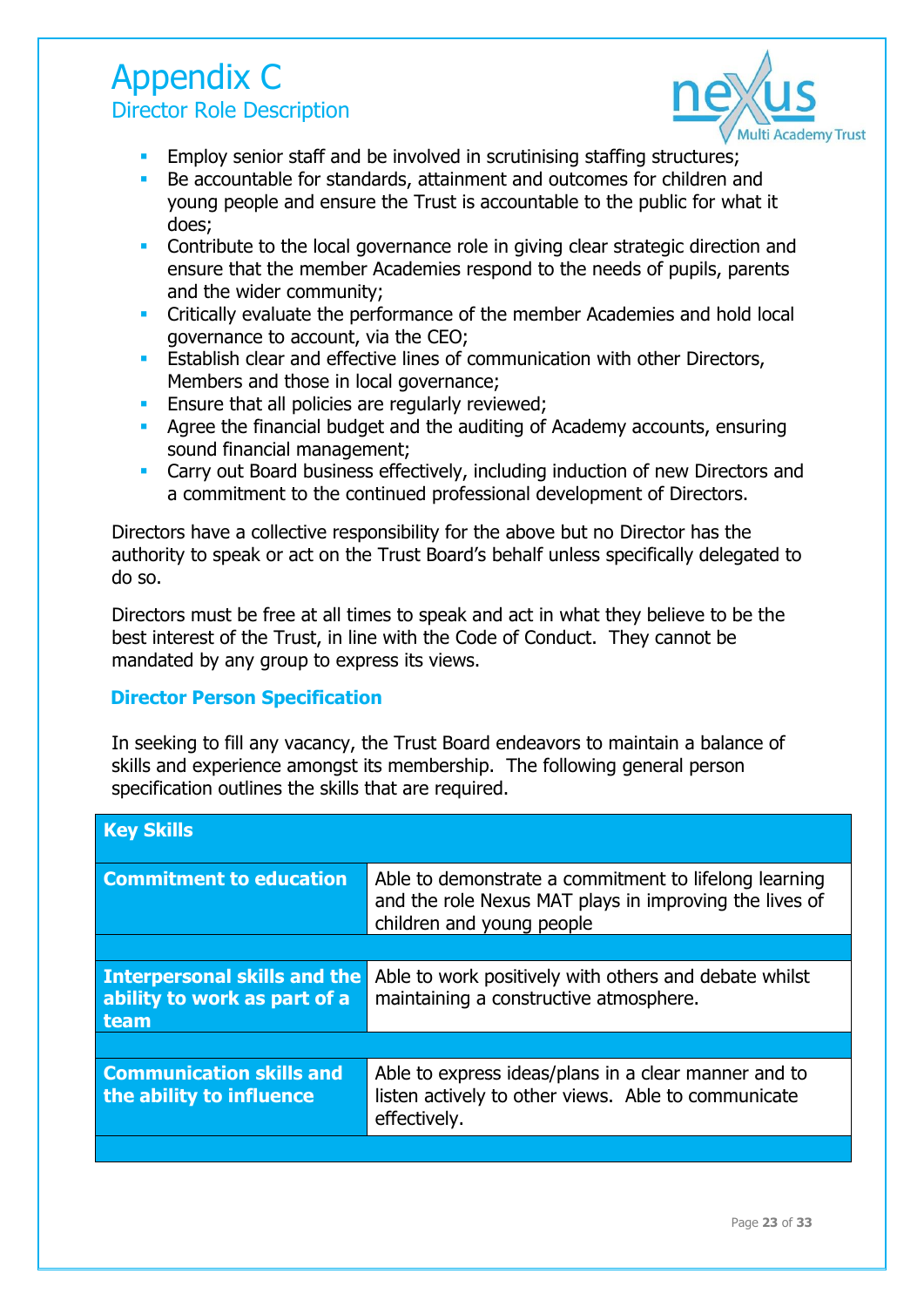### Appendix C Director Role Description



| <b>Planning and</b><br><b>Organisational skills</b>                | <b>Mart Academy Hu</b><br>Able to quickly establish an effective course of action for<br>self and others to achieve goals that can be monitored<br>by realistic performance targets. To be visionary for the<br>future plans of the Trust.                                                                                                                                                                                                   |
|--------------------------------------------------------------------|----------------------------------------------------------------------------------------------------------------------------------------------------------------------------------------------------------------------------------------------------------------------------------------------------------------------------------------------------------------------------------------------------------------------------------------------|
|                                                                    |                                                                                                                                                                                                                                                                                                                                                                                                                                              |
| <b>Determination and Drive</b>                                     | Able to create the required energy/enthusiasm and<br>commitment necessary to be effective. To have the<br>tenacity to overcome obstacles.                                                                                                                                                                                                                                                                                                    |
|                                                                    |                                                                                                                                                                                                                                                                                                                                                                                                                                              |
| <b>Strategic Perspective</b>                                       | Able to develop a broad-based view of issues and events<br>and to perceive their long-term impact.                                                                                                                                                                                                                                                                                                                                           |
|                                                                    |                                                                                                                                                                                                                                                                                                                                                                                                                                              |
| <b>Intellectual and technical</b><br>ability                       | Able to absorb sometimes complex information and to<br>rationalise appropriately. Able to think laterally and<br>arrive at a pragmatic solution.                                                                                                                                                                                                                                                                                             |
|                                                                    |                                                                                                                                                                                                                                                                                                                                                                                                                                              |
| <b>Leadership</b>                                                  | Able to demonstrate behaviour and skills that motivate<br>others to achieve - to inspire confidence in others to<br>achieve. To respect the views of others.                                                                                                                                                                                                                                                                                 |
|                                                                    |                                                                                                                                                                                                                                                                                                                                                                                                                                              |
| <b>Experience</b>                                                  | Expertise in a field which is of relevance to the<br>$\bullet$<br>oversight of the affairs of the Trust. (Some<br>vacancies or link roles may require specific<br>qualifications or a particular skill or experience.)<br>Ability to demonstrate a full understanding and<br>appreciation of the principles of governance,<br>including collective responsibility, discharge of<br>fiduciary duties and the seven principles of public life. |
|                                                                    |                                                                                                                                                                                                                                                                                                                                                                                                                                              |
| <b>Circumstances</b>                                               | Available to attend scheduled meetings of the Trust<br>Board (66% minimum) and its Committees.                                                                                                                                                                                                                                                                                                                                               |
|                                                                    |                                                                                                                                                                                                                                                                                                                                                                                                                                              |
| <b>Equal</b><br><b>Opportunities/Investors in</b><br><b>People</b> | Commitment to equal opportunities                                                                                                                                                                                                                                                                                                                                                                                                            |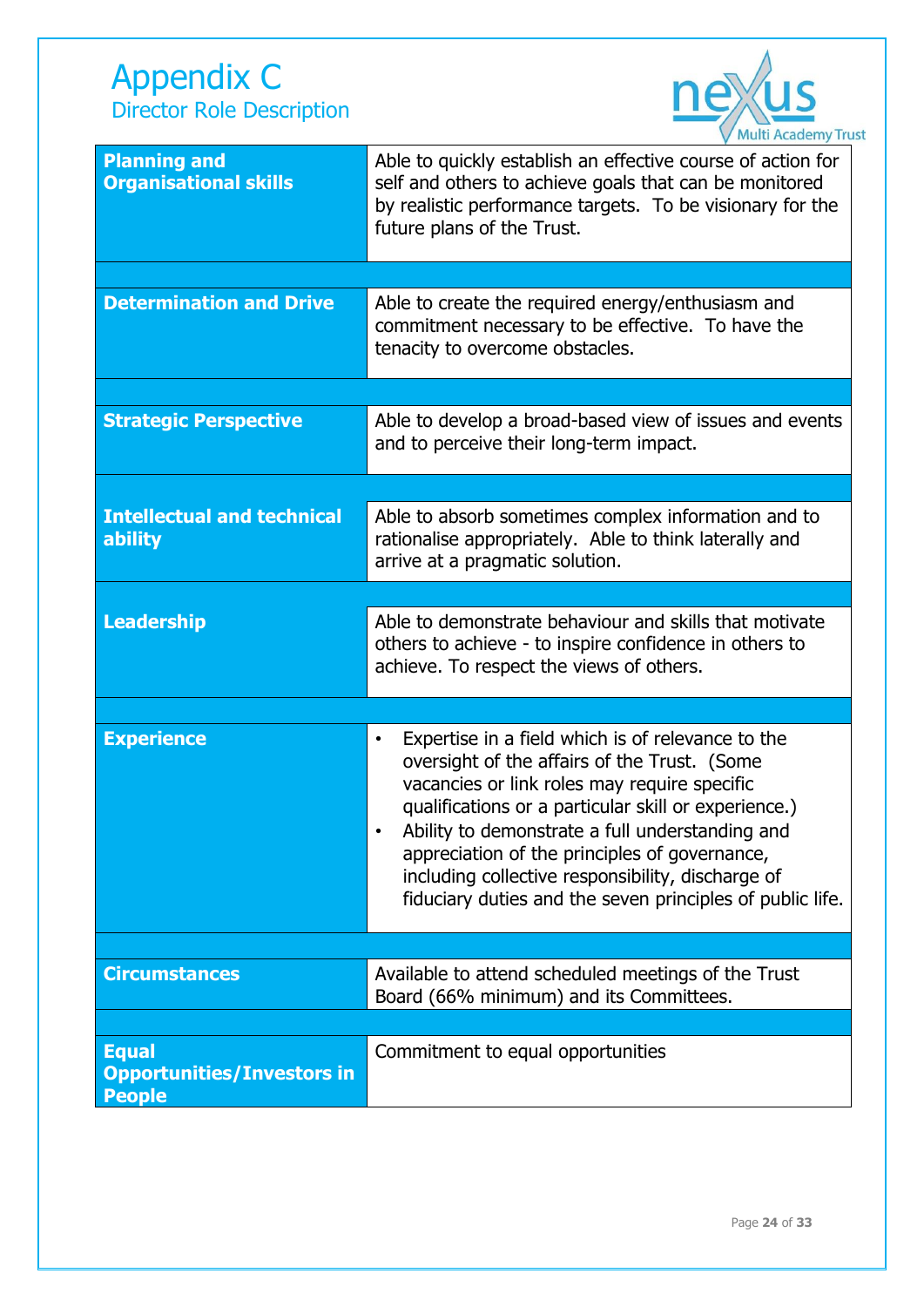

### **Seven principles of public life**

All Nexus Directors are expected to adhere to the seven principles of public life. These are:

| <b>Selflessness</b>   | Holders of public office should take decisions solely in terms of<br>the interest of the public. They should not do so in order to gain<br>financial or other material benefits for themselves, their families<br>or their friends.            |
|-----------------------|------------------------------------------------------------------------------------------------------------------------------------------------------------------------------------------------------------------------------------------------|
|                       |                                                                                                                                                                                                                                                |
| <b>Integrity</b>      | Holders of public office should not place themselves under any<br>financial or other obligation to outside individuals or organisations<br>that might influence them in the performance of their official<br>duties.                           |
|                       |                                                                                                                                                                                                                                                |
| <b>Objectivity</b>    | In carrying out public business, including making public<br>appointments, awarding contracts, and recommending<br>individuals for rewards and benefits, holders of public office<br>should make choices on merit alone.                        |
|                       |                                                                                                                                                                                                                                                |
| <b>Accountability</b> | Holders of public office are accountable for their decisions and<br>actions to the public and must submit themselves to whatever<br>scrutiny is appropriate to their office.                                                                   |
|                       |                                                                                                                                                                                                                                                |
| <b>Openness</b>       | Holders of public office should be as open as possible about all<br>the decisions and actions they take. They should give reasons<br>for their decisions and restrict information only when the wider<br>public interest clearly demands this. |
|                       |                                                                                                                                                                                                                                                |
| <b>Honesty</b>        | Holders of public office have a duty to declare any private<br>interest relating to their public office duties and to take steps to<br>resolve any conflicts arising in a way that protects the public<br>interest.                            |
|                       |                                                                                                                                                                                                                                                |
| <b>Leadership</b>     | Holders of public office should promote and support these<br>principles by leadership and example.                                                                                                                                             |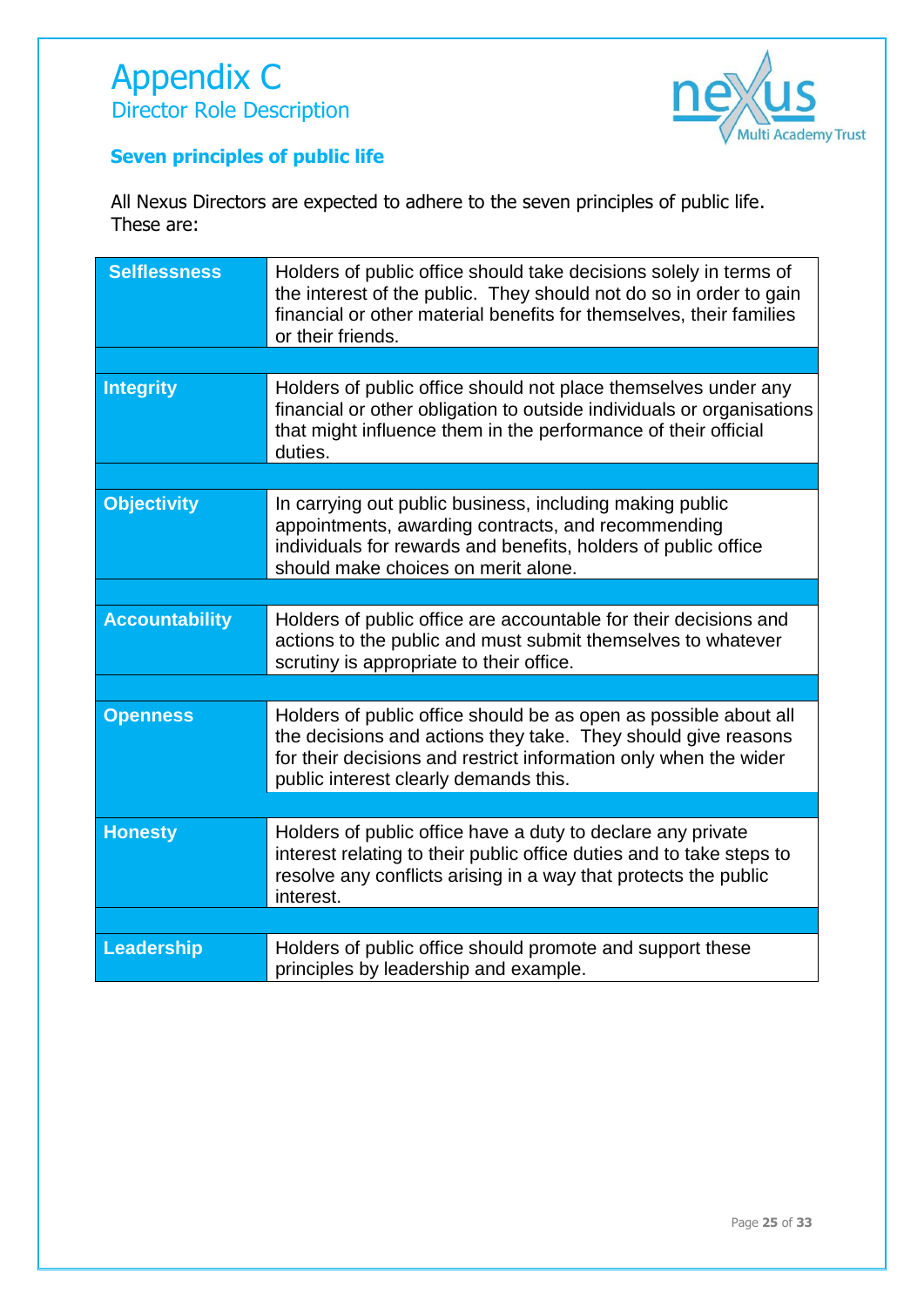

## Local Governor Role Description

Nexus MAT values the experience and skills of its Local Governors. It recognises the contribution that Local Governors make to the success of the Trust and its member schools/academies, and wants its Governors to feel that the job they do is rewarding and satisfying.

This role descriptor should be read in conjunction with the [DfE Governance](https://www.gov.uk/government/publications/governance-handbook)  [Handbook](https://www.gov.uk/government/publications/governance-handbook) and the expectations outlined in the [Governance Competency Framework.](https://www.gov.uk/government/publications/governance-handbook)

#### **Duties of a Local Governor**

The role of the Local Governor is a non-executive one, and Local Governors are required to be as flexible as possible in the exercising of their responsibilities and duties, ensuring that their oversight of the Academy/School does not interfere with the day-to-day management, which is the responsibility of the Headteacher(s) and the Executive Leadership Team.

The primary responsibilities of Local Governors are to:

- **•** play an active role in the high level strategic planning process of the School/Academy by contributing to:
	- $\circ$  the development of the mission, vision and educational character;
	- $\circ$  the development of strategic priorities;
	- o the setting of measurable targets to support the development and budget;
	- o the monitoring of achievement against objectives;
	- $\circ$  the development of plans to address weaknesses;
- comply with the Articles of Association, Financial Handbook, Governors' Code of Conduct and any other related governance policies and procedures;
- contribute to the business of local governance in an effective, efficient, open and transparent manner;
- attend local governance meetings, governor training and induction events as required;
- help new Governors understand their role;
- act in the best interests of the school at all times.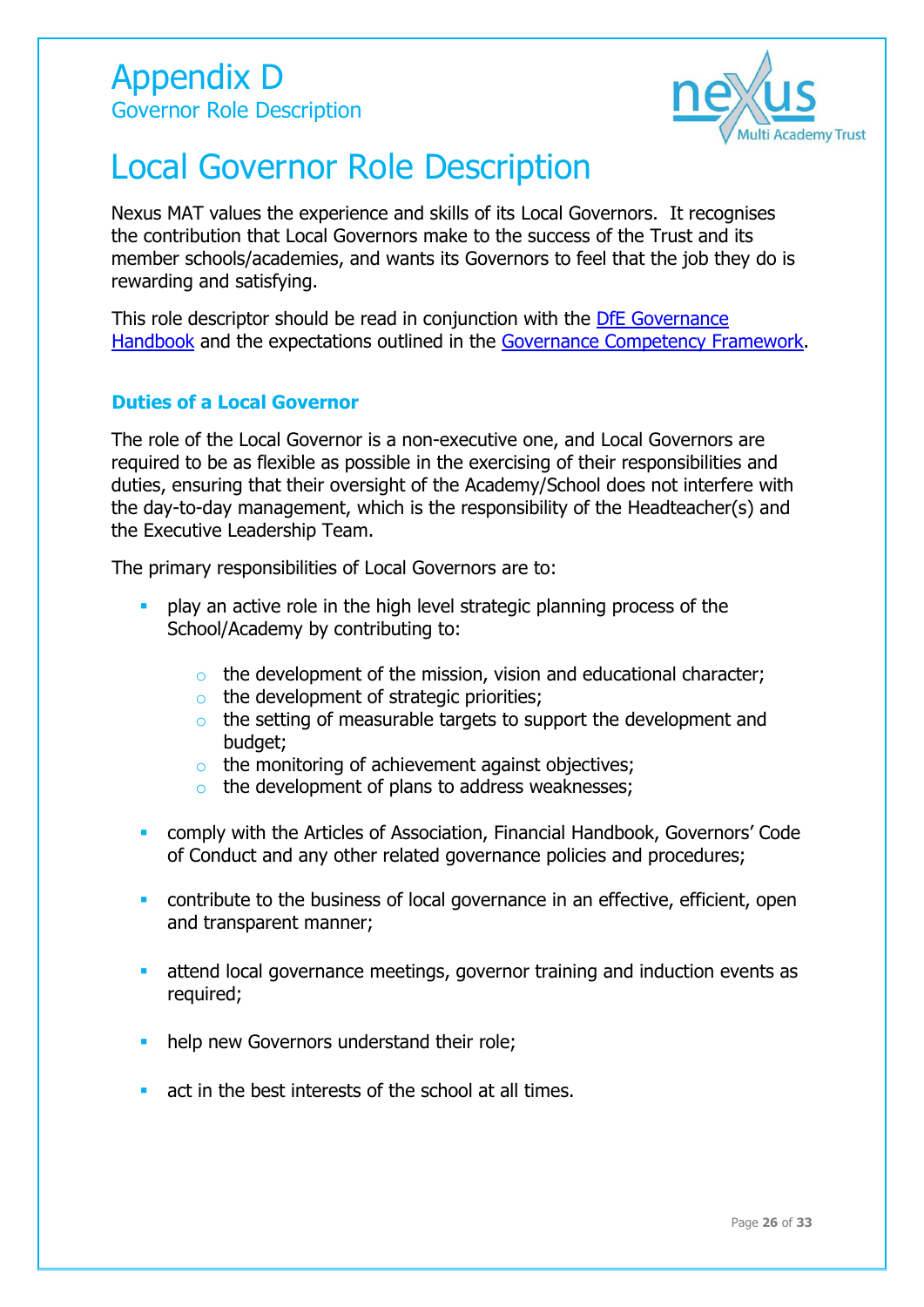### Appendix D Governor Role Description



Local Governors have a collective responsibility for the above but no Governor has the authority to speak or act on behalf of local governance unless specifically delegated to do so.

Local Governors must be free at all times to speak and act in what they believe to be the best interest of the school, in line with the Code of Conduct. They cannot be mandated by any group to express its views.

#### **Local Governor Person Specification**

In seeking to fill any vacancy, local governance endeavors to maintain a balance of skills and experience amongst its membership. The following general person specification outlines the skills that are required. Certain categories of Governors, e.g. link role, may require additional skills.

| <b>Key Skills</b>                                                           |                                                                                                                                                                                                                   |
|-----------------------------------------------------------------------------|-------------------------------------------------------------------------------------------------------------------------------------------------------------------------------------------------------------------|
| <b>Commitment to education</b>                                              | Able to demonstrate a commitment to lifelong learning<br>and the role Nexus MAT plays in improving the lives of<br>children and young people                                                                      |
|                                                                             |                                                                                                                                                                                                                   |
| <b>Interpersonal skills and the</b><br>ability to work as part of a<br>team | Able to work positively with others and debate whilst<br>maintaining a constructive atmosphere.                                                                                                                   |
|                                                                             |                                                                                                                                                                                                                   |
| <b>Communication skills and</b><br>the ability to influence                 | Able to express ideas/plans in a clear manner and to<br>listen actively to other views. Able to communicate<br>effectively.                                                                                       |
|                                                                             |                                                                                                                                                                                                                   |
| <b>Planning and</b><br><b>Organisational skills</b>                         | Able to quickly establish an effective course of action for<br>self and others to achieve goals that can be monitored<br>by realistic performance targets. To be visionary for the<br>future plans of the school. |
|                                                                             |                                                                                                                                                                                                                   |
| <b>Determination and Drive</b>                                              | Able to create the required energy/enthusiasm and<br>commitment necessary to be effective. To have the<br>tenacity to overcome obstacles.                                                                         |
|                                                                             |                                                                                                                                                                                                                   |
| <b>Strategic Perspective</b>                                                | Able to develop a broad-based view of issues and events<br>and to perceive their long-term impact.                                                                                                                |
|                                                                             |                                                                                                                                                                                                                   |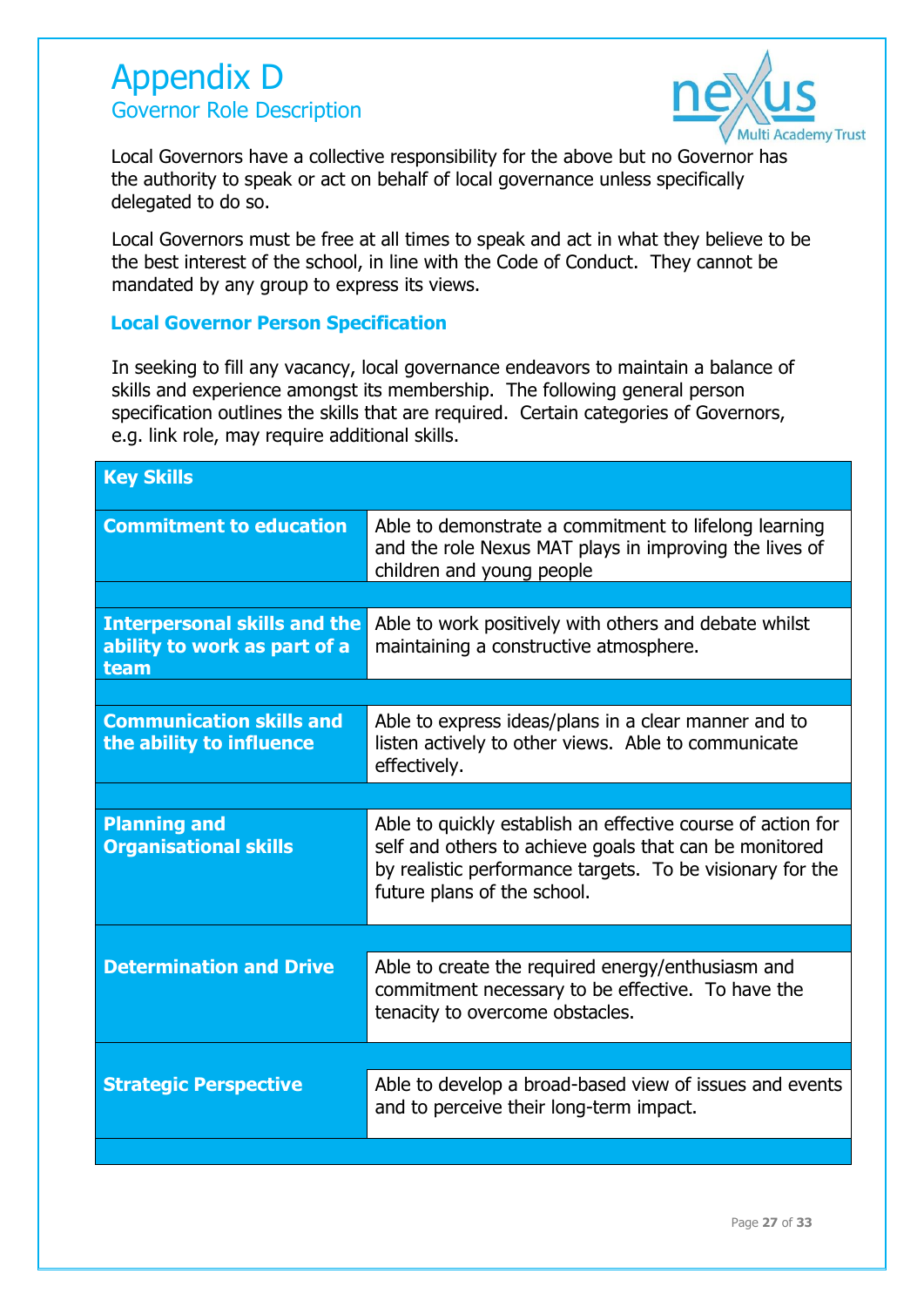

| <b>Intellectual and technical</b><br>ability                       | Able to absorb sometimes complex information and to<br>rationalise appropriately. Able to think laterally and<br>arrive at a pragmatic solution.                                                           |
|--------------------------------------------------------------------|------------------------------------------------------------------------------------------------------------------------------------------------------------------------------------------------------------|
|                                                                    |                                                                                                                                                                                                            |
| <b>Leadership</b>                                                  | Able to demonstrate behaviour and skills that motivate<br>others to achieve - to inspire confidence in others to<br>achieve. To respect the views of others.                                               |
|                                                                    |                                                                                                                                                                                                            |
| <b>Experience</b>                                                  | Expertise in a field which is of relevance to the oversight<br>of the affairs of the school. (Some vacancies or link<br>roles may require specific qualifications or a particular<br>skill or experience.) |
|                                                                    |                                                                                                                                                                                                            |
| <b>Circumstances</b>                                               | Available to attend scheduled meetings of local<br>governance (66% minimum per year).                                                                                                                      |
|                                                                    |                                                                                                                                                                                                            |
| <b>Equal</b><br><b>Opportunities/Investors in</b><br><b>People</b> | Commitment to equal opportunities                                                                                                                                                                          |

#### **SEVEN PRINCIPLES OF PUBLIC LIFE**

All governors are expected to adhere to the seven principles of public life. These are:

| <b>Selflessness</b> | Holders of public office should take decisions solely in terms of<br>the interest of the public. They should not do so in order to gain<br>financial or other material benefits for themselves, their families<br>or their friends. |
|---------------------|-------------------------------------------------------------------------------------------------------------------------------------------------------------------------------------------------------------------------------------|
|                     |                                                                                                                                                                                                                                     |
| <b>Integrity</b>    | Holders of public office should not place themselves under any<br>financial or other obligation to outside individuals or organisations<br>that might influence them in the performance of their official<br>duties.                |
|                     |                                                                                                                                                                                                                                     |
| <b>Objectivity</b>  | In carrying out public business, including making public<br>appointments, awarding contracts, and recommending<br>individuals for rewards and benefits, holders of public office<br>should make choices on merit alone.             |
|                     |                                                                                                                                                                                                                                     |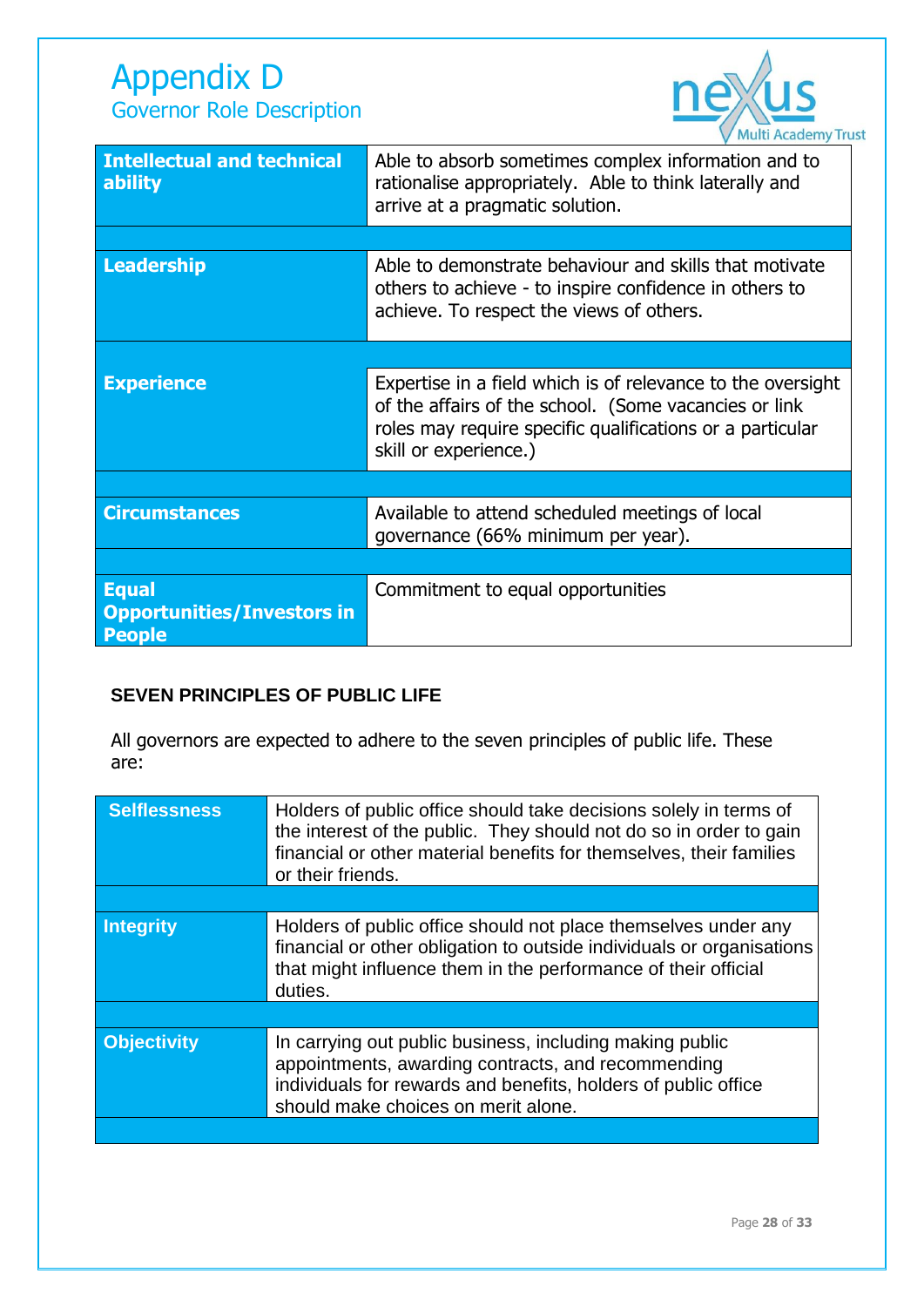### Appendix D Governor Role Description



| <b>Accountability</b> | Holders of public office are accountable for their decisions and<br>actions to the public and must submit themselves to whatever<br>scrutiny is appropriate to their office.                                                                   |
|-----------------------|------------------------------------------------------------------------------------------------------------------------------------------------------------------------------------------------------------------------------------------------|
|                       |                                                                                                                                                                                                                                                |
| <b>Openness</b>       | Holders of public office should be as open as possible about all<br>the decisions and actions they take. They should give reasons<br>for their decisions and restrict information only when the wider<br>public interest clearly demands this. |
|                       |                                                                                                                                                                                                                                                |
| <b>Honesty</b>        | Holders of public office have a duty to declare any private<br>interest relating to their public office duties and to take steps to<br>resolve any conflicts arising in a way that protects the public<br>interest.                            |
|                       |                                                                                                                                                                                                                                                |
| Leadership            | Holders of public office should promote and support these<br>principles by leadership and example.                                                                                                                                             |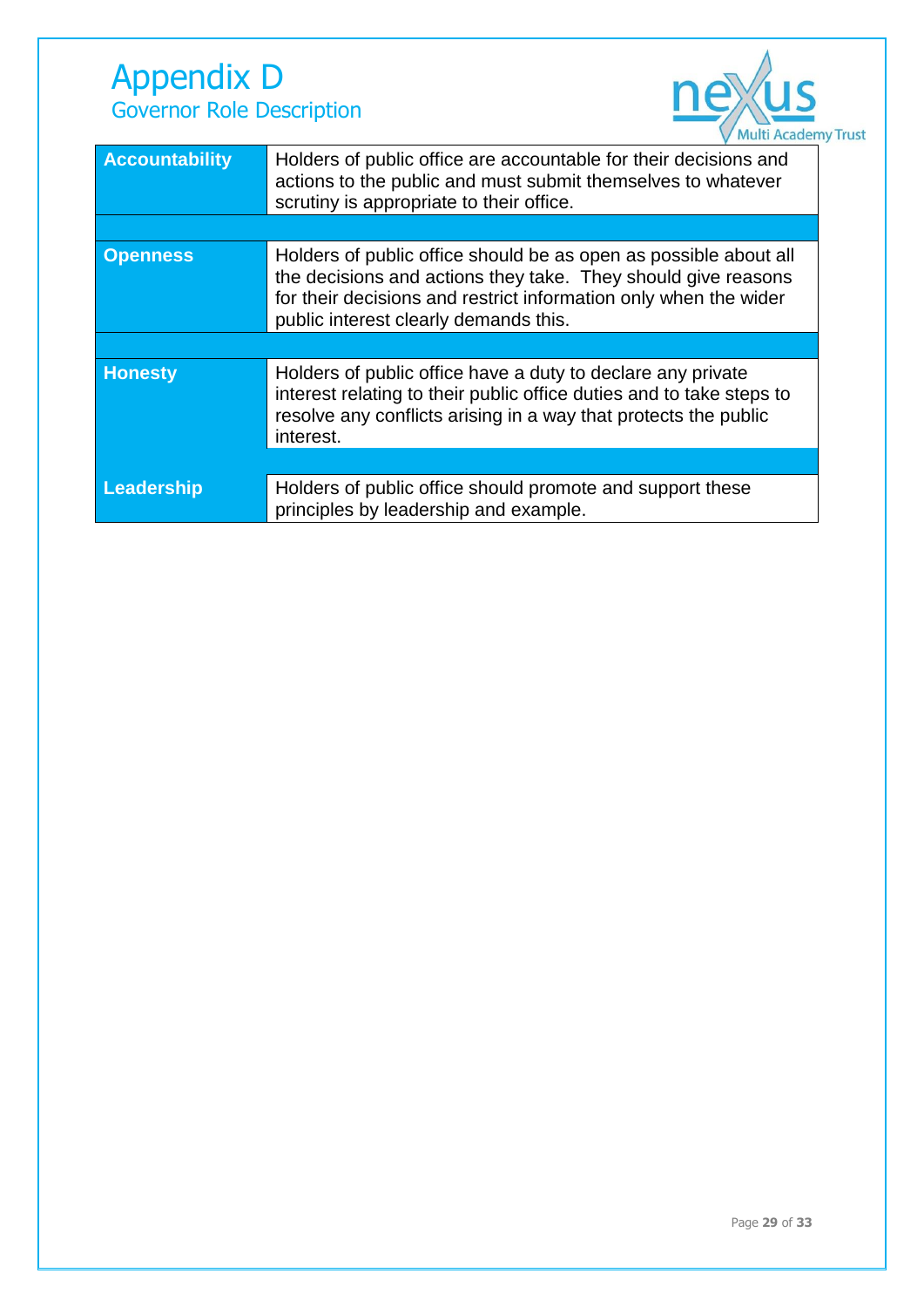

## Chair role description

In addition to their function as a Member/Director/Governor, there are specific skills and qualities required of a Chair.

This role descriptor should be read in conjunction with the [DfE Governance](https://www.gov.uk/government/publications/governance-handbook)  [Handbook](https://www.gov.uk/government/publications/governance-handbook) and the expectations outlined in the [Governance Competency Framework.](https://www.gov.uk/government/publications/governance-handbook)

A chair is responsible for regularly liaising with the Chief Executive and/or the Headteacher(s) in order to ensure the Board/committee they chair conducts its business and is meeting the duties outlined to it in the scheme of delegation.

The chair is supported by the appointed clerk, who will provide coordination of the board's business to ensure that agendas are planned and reports are received and circulate at least 7 working days prior to the next scheduled meeting. The clerk will also liaise with the Chief Executive Officer or Headteacher(s) and link governors to ensure that any required reports are submitted on time to ensure the board/body can exercise informed scrutiny and challenge.

The role of Chair is key strategic leadership role in Nexus Multi Academy Trust, and is relative to both the Trust Board and individual schools.

| <b>Duties of a chair:</b>                                                            |                                                                                                                                                                                                                                                                                                                                                                   |
|--------------------------------------------------------------------------------------|-------------------------------------------------------------------------------------------------------------------------------------------------------------------------------------------------------------------------------------------------------------------------------------------------------------------------------------------------------------------|
| <b>Promote and maintain high</b><br>standards of inclusion and<br><b>achievement</b> | By working closely the Chief Executive/Headteacher(s)<br>to ensure the Board sets a clear vision, ethos and<br>strategic direction in line with their delegated<br>responsibilities. This will require officers of the<br>Trust/school to be held to account for the educational<br>performance of pupils.                                                        |
|                                                                                      |                                                                                                                                                                                                                                                                                                                                                                   |
| <b>Provide oversight of</b><br>performance in a range of<br>areas                    | By ensuring that there is robust oversight of the financial<br>performance of the Trust/school and effective use of<br>resources; that improvement plans are informed by<br>objection evaluation; sharing the workload of the Board<br>fairly and equally.                                                                                                        |
|                                                                                      |                                                                                                                                                                                                                                                                                                                                                                   |
| <b>Lead effective governance</b>                                                     | By facilitating group discussion and individual<br>contributions of Directors/governors and Trust/school<br>staff to the work of the Board; providing clear direction in<br>line with the Trust's priorities and plans; and by<br>engendering a common understanding of how<br>accountabilities should effectively be exercised<br>individually and collectively. |
|                                                                                      |                                                                                                                                                                                                                                                                                                                                                                   |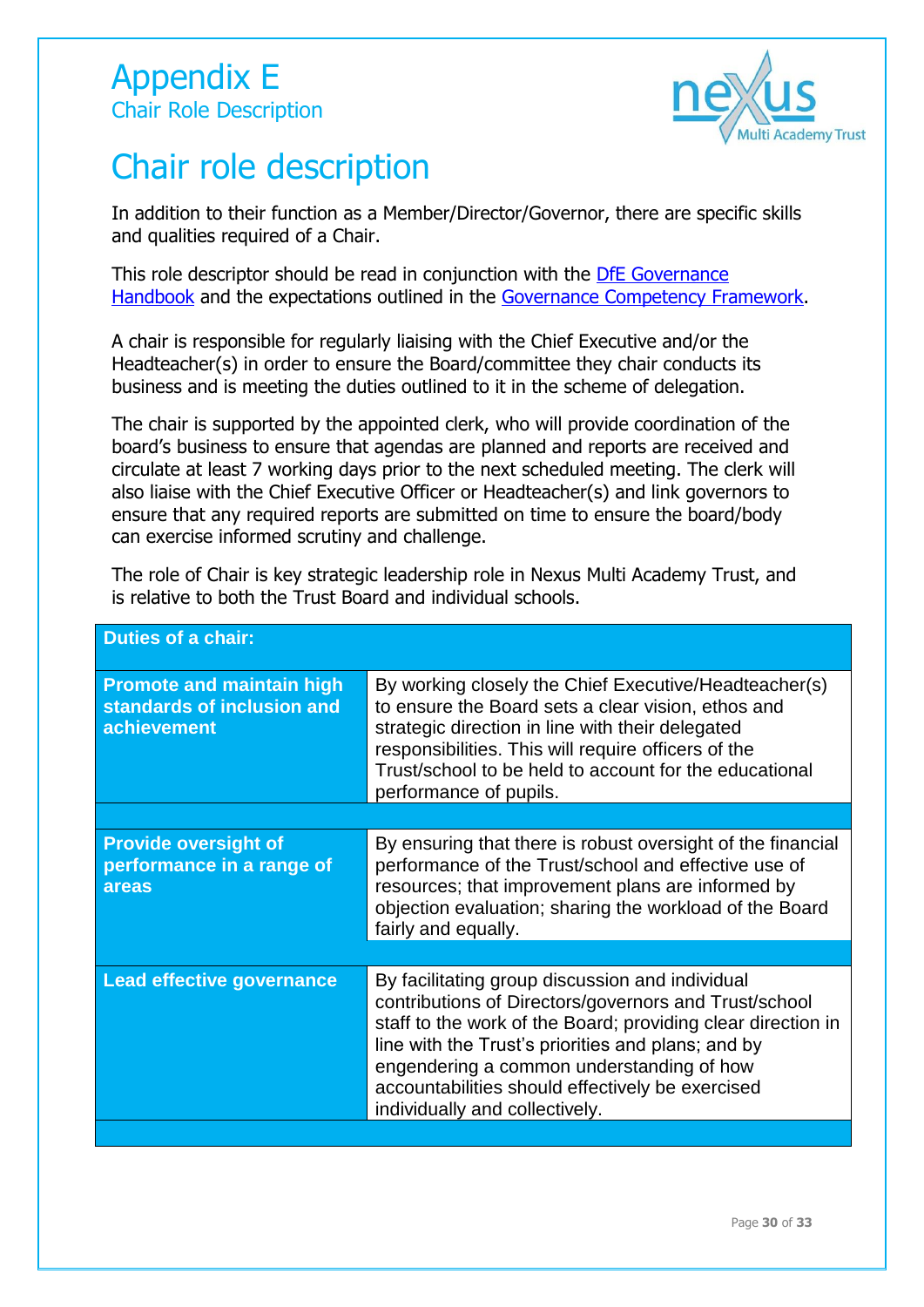

| <b>Establish and maintain</b><br>relationships                               | By meeting regularly with Trust/school officers, other<br>Directors/governors and school staff acting as critical<br>friend – offering support, challenge and encouragement<br>optimizing use of the skills, knowledge and experience of<br>others                         |
|------------------------------------------------------------------------------|----------------------------------------------------------------------------------------------------------------------------------------------------------------------------------------------------------------------------------------------------------------------------|
|                                                                              |                                                                                                                                                                                                                                                                            |
| <b>Modelling accountability and</b><br>integrity                             | By acting at all times in an open, honest and transparent<br>way; by being responsive to communications and<br>ensuring that the work of the Chair and the Board is<br>subject to formal record and published in the line the<br>expectations of the Public and the Trust. |
|                                                                              |                                                                                                                                                                                                                                                                            |
| <b>Adapting the focus and</b><br>approach based on the tier<br>of governance | By ensuring that their personal approach and the<br>approach taken by Members, Directors and Governors<br>strives for healthy challenge whilst appreciating the<br>importance of consistency across the Trust.                                                             |

Whilst being a first amongst peers with a remit and responsibility to provide leadership and enable team working, the chair has no individual power. The Board is a corporate entity and its power and authority rest with the whole.